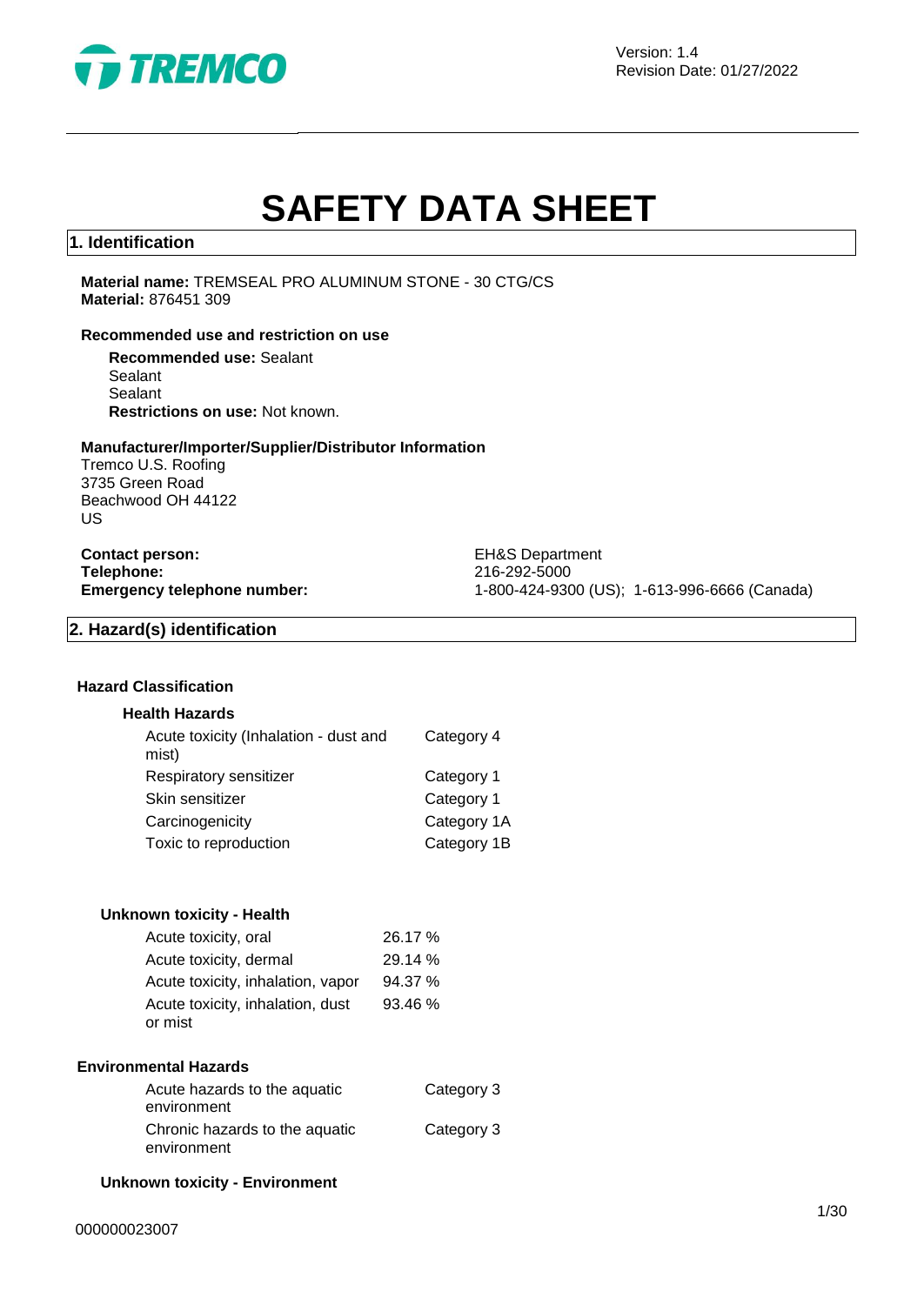

| Acute hazards to the aquatic   | 93.22% |
|--------------------------------|--------|
| environment                    |        |
| Chronic hazards to the aquatic | 92.71% |
| environment                    |        |

### **Label Elements**

**Hazard Symbol:**



### **3. Composition/information on ingredients**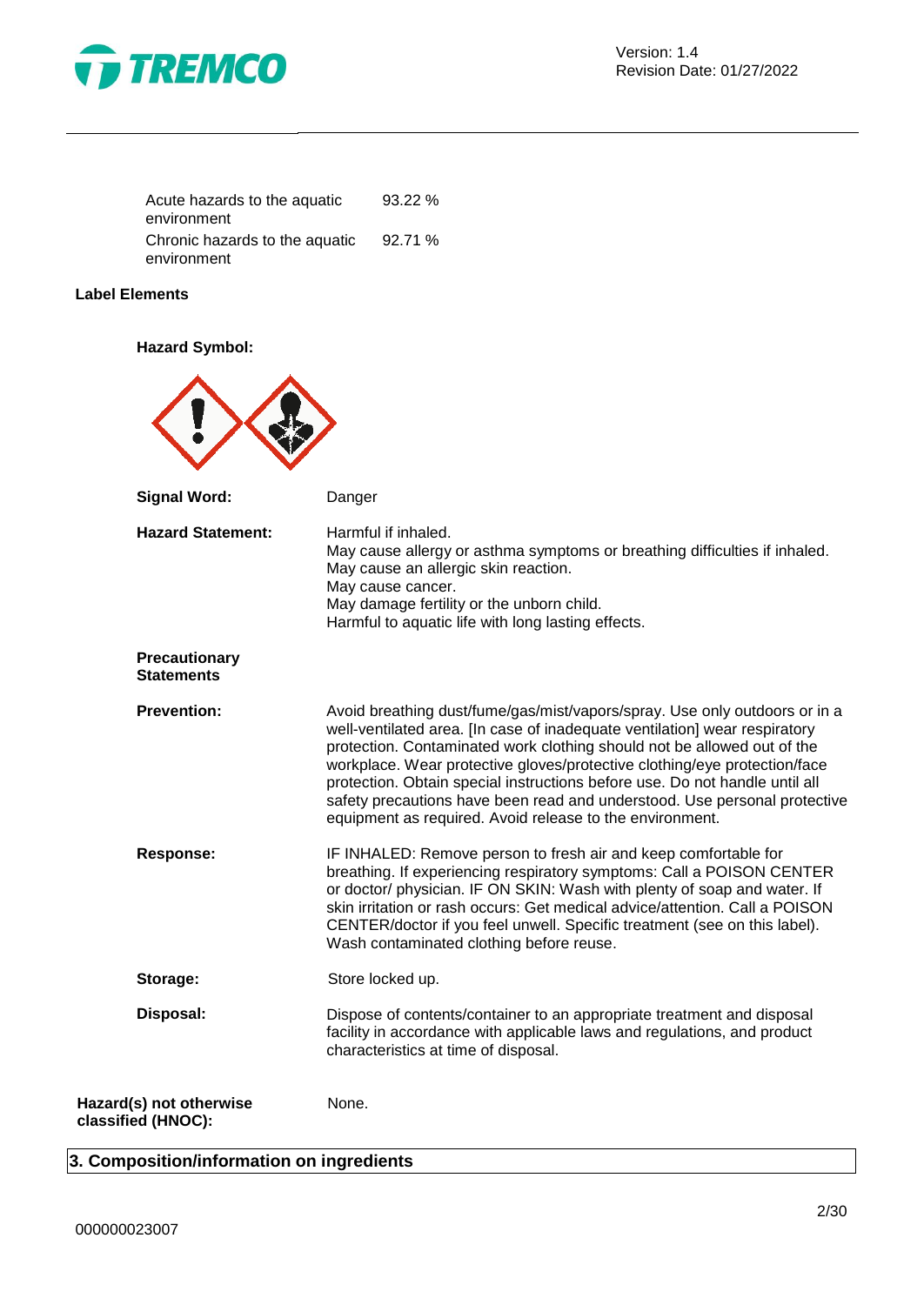

### **Mixtures**

| <b>Chemical Identity</b>                 | <b>CAS number</b> | Content in percent (%)*                                                                                                          |
|------------------------------------------|-------------------|----------------------------------------------------------------------------------------------------------------------------------|
| Calcium carbonate                        | 471-34-1          | $20 - 50\%$                                                                                                                      |
| Polyvinyl chloride                       | 9002-86-2         | $5 - 10\%$                                                                                                                       |
| Calcium Carbonate (Limestone)            | 1317-65-3         | $5 - 10\%$                                                                                                                       |
| Xylene                                   | 1330-20-7         | $1 - 5\%$                                                                                                                        |
| Calcium oxide                            | 1305-78-8         | $1 - 5\%$                                                                                                                        |
| Titanium dioxide                         | 13463-67-7        | $1 - 5\%$                                                                                                                        |
| Diisodecyl phthalate                     | 26761-40-0        | $0.3 - 1\%$                                                                                                                      |
| Ethylbenzene                             | 100-41-4          | $0.1 - 1\%$                                                                                                                      |
| Isophorone Diisocyanate                  | 4098-71-9         | $0.1 - 1\%$                                                                                                                      |
| Hydrotreated heavy naphthenic distillate | 64742-52-5        | $0.1 - 1\%$                                                                                                                      |
| Stearic acid                             | $57-11-4$         | $0.1 - 1\%$                                                                                                                      |
| Dibutyl tin dilaurate                    | 77-58-7           | $0.1 - 0.3\%$                                                                                                                    |
| lodopropynyl butylcarbamate              | 55406-53-6        | $0.01 - 0.1\%$<br>ada ada dagaalki boolatiikka ookaa ta'uu altakki ta'uu ada ∧aada adaa adaa ka aada ta'uu adaa aa koobaalkii aa |

\* All concentrations are percent by weight unless ingredient is a gas. Gas concentrations are in percent by volume.

### **4. First-aid measures**

### **Description of necessary first-aid measures**

| Inhalation:                                                            | Call a physician or poison control center immediately. If breathing<br>stops, provide artificial respiration. Move to fresh air. If breathing is<br>difficult, give oxygen.                                                                                                                           |  |
|------------------------------------------------------------------------|-------------------------------------------------------------------------------------------------------------------------------------------------------------------------------------------------------------------------------------------------------------------------------------------------------|--|
| <b>Skin Contact:</b>                                                   | If skin irritation occurs: Get medical advice/attention. Destroy or<br>thoroughly clean contaminated shoes. Immediately remove<br>contaminated clothing and shoes and wash skin with soap and plenty<br>of water. If skin irritation or an allergic skin reaction develops, get<br>medical attention. |  |
| Eye contact:                                                           | Any material that contacts the eye should be washed out immediately<br>with water. If easy to do, remove contact lenses. If eye irritation<br>persists: Get medical advice/attention.                                                                                                                 |  |
| Ingestion:                                                             | Call a POISON CENTER/doctor if you feel unwell. Rinse mouth.                                                                                                                                                                                                                                          |  |
| <b>Personal Protection for First-</b><br>aid Responders:               | Self-contained breathing apparatus and full protective clothing must<br>be worn in case of fire.                                                                                                                                                                                                      |  |
| Most important symptoms/effects, acute and delayed                     |                                                                                                                                                                                                                                                                                                       |  |
| Symptoms:                                                              | May cause skin and eye irritation.                                                                                                                                                                                                                                                                    |  |
| Hazards:                                                               | No data available.                                                                                                                                                                                                                                                                                    |  |
| Indication of immediate medical attention and special treatment needed |                                                                                                                                                                                                                                                                                                       |  |
| Treatment:                                                             | Symptoms may be delayed.                                                                                                                                                                                                                                                                              |  |

### **5. Fire-fighting measures**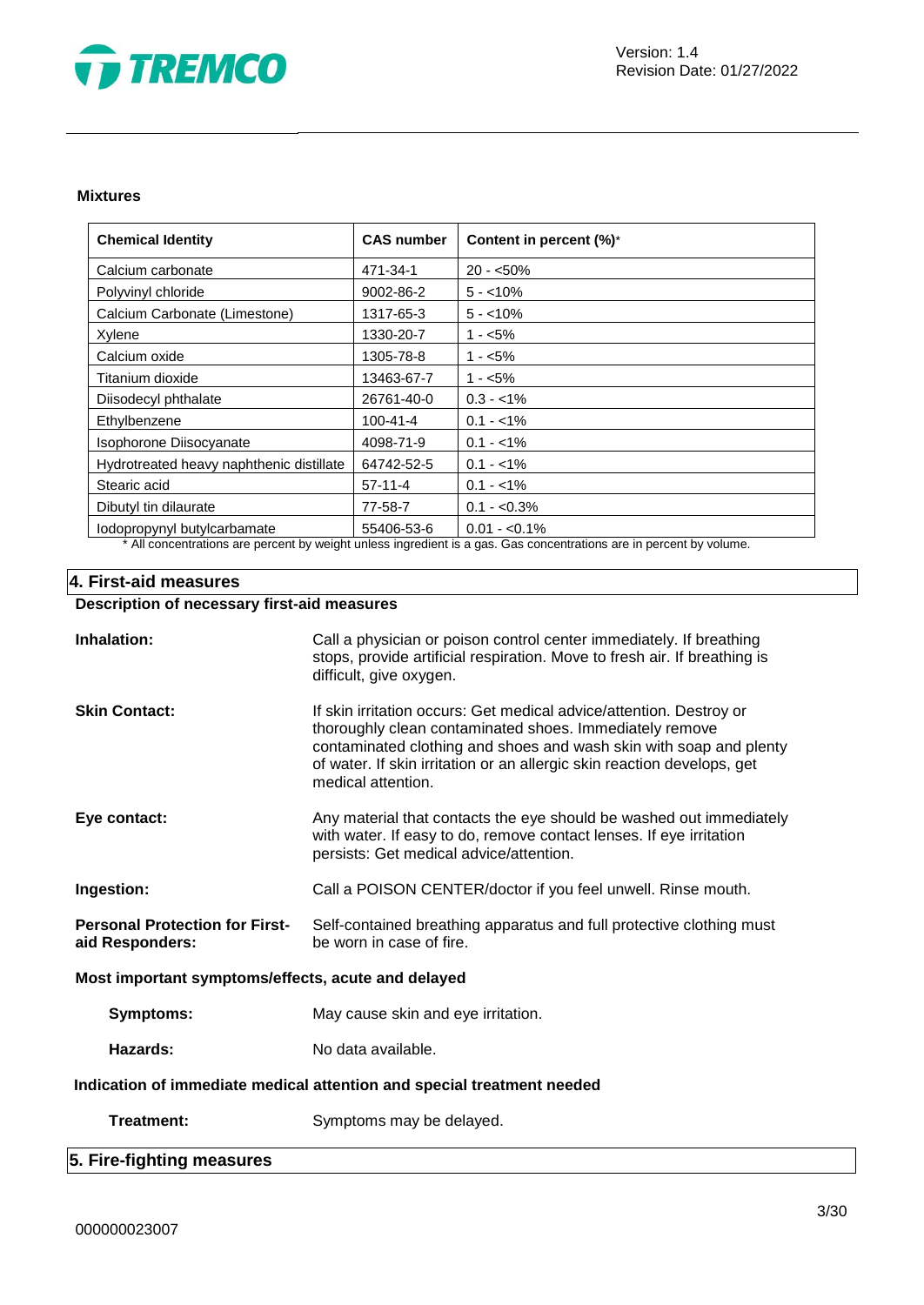

| Suitable (and unsuitable) extinguishing media                                     |                                                                                                                                                                                                                                                                                      |  |  |
|-----------------------------------------------------------------------------------|--------------------------------------------------------------------------------------------------------------------------------------------------------------------------------------------------------------------------------------------------------------------------------------|--|--|
| <b>Suitable extinguishing</b><br>media:                                           | Use fire-extinguishing media appropriate for surrounding materials.                                                                                                                                                                                                                  |  |  |
| <b>Unsuitable extinguishing</b><br>media:                                         | Do not use water jet as an extinguisher, as this will spread the fire.                                                                                                                                                                                                               |  |  |
| Specific hazards arising from<br>the chemical:                                    | During fire, gases hazardous to health may be formed.                                                                                                                                                                                                                                |  |  |
| Special protective equipment and precautions for firefighters                     |                                                                                                                                                                                                                                                                                      |  |  |
| <b>Special fire fighting</b><br>procedures:                                       | No data available.                                                                                                                                                                                                                                                                   |  |  |
| Special protective equipment<br>for fire-fighters:                                | Self-contained breathing apparatus and full protective clothing must be<br>worn in case of fire.                                                                                                                                                                                     |  |  |
| 6. Accidental release measures                                                    |                                                                                                                                                                                                                                                                                      |  |  |
| <b>Personal precautions,</b><br>protective equipment and<br>emergency procedures: | Ventilate closed spaces before entering them. Evacuate area. See Section<br>8 of the SDS for Personal Protective Equipment. Keep upwind. Keep<br>unauthorized personnel away. Do not touch damaged containers or spilled<br>material unless wearing appropriate protective clothing. |  |  |

**General Fire Hazards:** No unusual fire or explosion hazards noted.

| Accidental release measures:                                       | In the event of a spill or accidental release, notify relevant authorities in<br>accordance with all applicable regulations. |
|--------------------------------------------------------------------|------------------------------------------------------------------------------------------------------------------------------|
| <b>Methods and material for</b><br>containment and cleaning<br>up: | Collect spillage in containers, seal securely and deliver for disposal<br>according to local regulations.                    |

**Environmental Precautions:** Do not contaminate water sources or sewer. Prevent further leakage or spillage if safe to do so. Avoid release to the environment.

### **7. Handling and storage Handling**

| .                                                                  |                                                                                                                                                                                                                                                                                                                                                                                                                                                                                                                    |
|--------------------------------------------------------------------|--------------------------------------------------------------------------------------------------------------------------------------------------------------------------------------------------------------------------------------------------------------------------------------------------------------------------------------------------------------------------------------------------------------------------------------------------------------------------------------------------------------------|
| <b>Technical measures (e.g. Local</b><br>and general ventilation): | Mechanical ventilation or local exhaust ventilation may be required.<br>Observe good industrial hygiene practices. Observe occupational exposure<br>limits and minimize the risk of inhalation of dust.                                                                                                                                                                                                                                                                                                            |
| Safe handling advice:                                              | Ventilate well, avoid breathing vapors. Use approved respirator if air<br>contamination is above accepted level. Use mechanical ventilation in case<br>of handling which causes formation of dust. Wash hands thoroughly after<br>handling. Do not handle until all safety precautions have been read and<br>understood. Obtain special instructions before use. Use personal protective<br>equipment as required. Do not breathe dust/fume/gas/mist/vapors/spray.<br>Avoid contact with eyes, skin, and clothing. |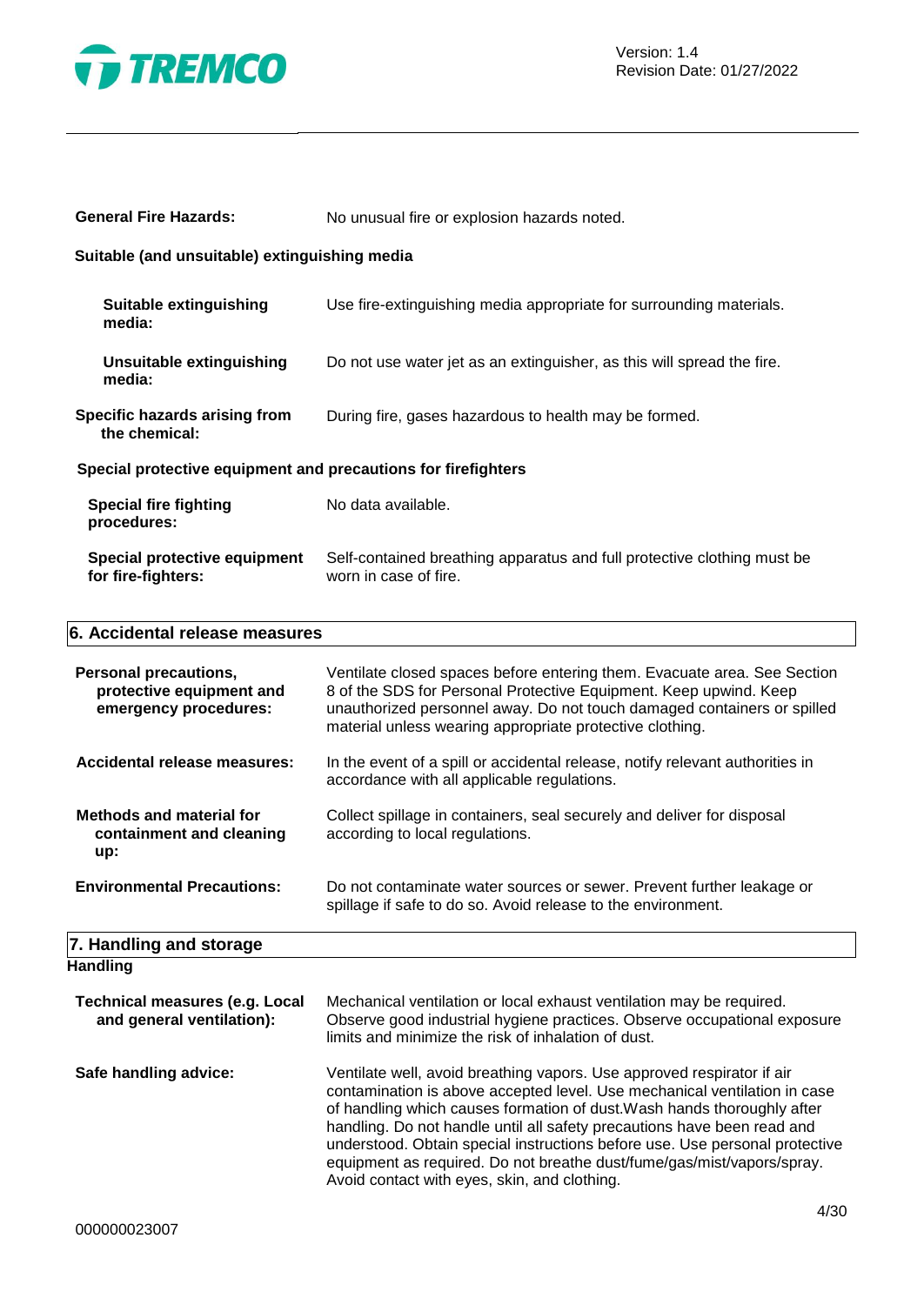

| <b>Contact avoidance measures:</b> | No data available.                                                                                                                                                                                                                                                                                                                            |
|------------------------------------|-----------------------------------------------------------------------------------------------------------------------------------------------------------------------------------------------------------------------------------------------------------------------------------------------------------------------------------------------|
| <b>Hygiene measures:</b>           | Observe good industrial hygiene practices. Wash hands before breaks and<br>immediately after handling the product. Do not handle until all safety<br>precautions have been read and understood. Obtain special instructions<br>before use. Contaminated work clothing should not be allowed out of the<br>workplace. Avoid contact with skin. |
| <b>Storage</b>                     |                                                                                                                                                                                                                                                                                                                                               |
| Safe storage conditions:           | Store locked up.                                                                                                                                                                                                                                                                                                                              |
| Safe packaging materials:          | No data available.                                                                                                                                                                                                                                                                                                                            |

### **8. Exposure controls/personal protection**

### **Control Parameters**

### **Occupational Exposure Limits**

| <b>Chemical Identity</b>                          | <b>Type</b>  | <b>Exposure Limit Values</b>                            | <b>Source</b>                                                                                  |
|---------------------------------------------------|--------------|---------------------------------------------------------|------------------------------------------------------------------------------------------------|
| Calcium carbonate - Total<br>dust.                | PEL          | $15 \,\mathrm{mg/m}$                                    | US. OSHA Table Z-1 Limits for Air<br>Contaminants (29 CFR 1910.1000), as<br>amended (02 2006)  |
| Calcium carbonate -<br>Respirable fraction.       | PEL          | $5$ mg/m $3$                                            | US. OSHA Table Z-1 Limits for Air<br>Contaminants (29 CFR 1910.1000), as<br>amended (02 2006)  |
|                                                   | <b>TWA</b>   | $5$ mg/m $3$                                            | US. OSHA Table Z-3 (29 CFR 1910.1000), as<br>amended (09 2016)                                 |
| Calcium carbonate -<br>Inhalable particles.       | <b>TWA</b>   | 10 mg/m3                                                | US. ACGIH Threshold Limit Values, as<br>amended (01 2021)                                      |
| Calcium carbonate -<br>Respirable particles.      | <b>TWA</b>   | $3 \overline{\mathrm{mg}}$ m3                           | US. ACGIH Threshold Limit Values, as<br>amended (01 2021)                                      |
| Calcium carbonate -<br>Respirable fraction.       | <b>TWA</b>   | 15 millions of<br>particles per<br>cubic foot of<br>air | US. OSHA Table Z-3 (29 CFR 1910.1000), as<br>amended (09 2016)                                 |
| Calcium carbonate - Total<br>dust.                | <b>TWA</b>   | $15 \,\mathrm{mg/m}$                                    | US. OSHA Table Z-3 (29 CFR 1910.1000), as<br>amended (09 2016)                                 |
|                                                   | PEL          | $15 \text{ mg/m}$                                       | US. OSHA Table Z-1 Limits for Air<br>Contaminants (29 CFR 1910.1000), as<br>amended (01 2017)  |
|                                                   | <b>TWA</b>   | 50 millions of<br>particles per<br>cubic foot of<br>air | US. OSHA Table Z-3 (29 CFR 1910.1000), as<br>amended (09 2016)                                 |
| Calcium carbonate -<br>Respirable fraction.       | PEL          | $5 \text{ mg/m}$                                        | US. OSHA Table Z-1 Limits for Air<br>Contaminants (29 CFR 1910.1000), as<br>amended (01 2017)  |
| Polyvinyl chloride -<br>Respirable fraction.      | <b>TWA</b>   | 1 $mg/m3$                                               | US. ACGIH Threshold Limit Values, as<br>amended (2011)                                         |
| Polyvinyl chloride - as vinyl<br>chloride monomer | <b>TWA</b>   | 1 ppm                                                   | US. OSHA Specifically Regulated Substances<br>(29 CFR 1910.1001-1053), as amended (02<br>2006) |
|                                                   | <b>STEL</b>  | $\overline{5}$ ppm                                      | US. OSHA Specifically Regulated Substances<br>(29 CFR 1910.1001-1053), as amended (02<br>2006) |
|                                                   | OSHA_AC<br>т | $0.5$ ppm                                               | US. OSHA Specifically Regulated Substances<br>(29 CFR 1910.1001-1053), as amended (02<br>2006) |
| Polyvinyl chloride -<br>Respirable fraction.      | PEL          | $\frac{1}{5}$ mg/m3                                     | US. OSHA Table Z-1 Limits for Air<br>Contaminants (29 CFR 1910.1000), as<br>amended (02 2006)  |

 $\overline{\phantom{0}}$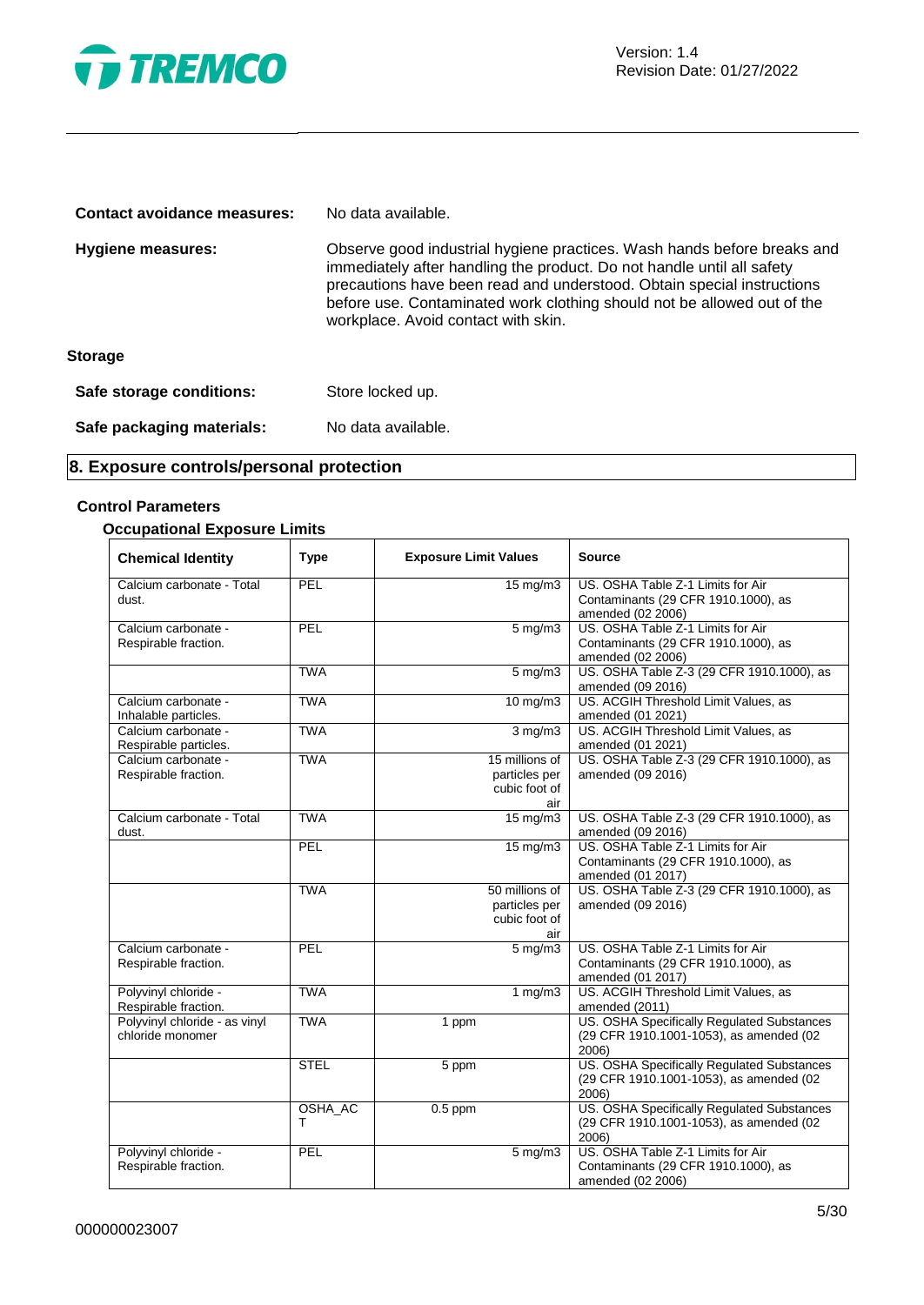

| Polyvinyl chloride - Total<br>dust.                                  | PEL         | 15 mg/m3                                         | US. OSHA Table Z-1 Limits for Air<br>Contaminants (29 CFR 1910.1000), as<br>amended (02 2006) |
|----------------------------------------------------------------------|-------------|--------------------------------------------------|-----------------------------------------------------------------------------------------------|
|                                                                      | <b>TWA</b>  | 50 millions of<br>particles per<br>cubic foot of | US. OSHA Table Z-3 (29 CFR 1910.1000), as<br>amended (2000)<br>air                            |
| Polyvinyl chloride -<br>Respirable fraction.                         | <b>TWA</b>  | 15 millions of<br>particles per<br>cubic foot of | US. OSHA Table Z-3 (29 CFR 1910.1000), as<br>amended (2000)<br>air                            |
| Polyvinyl chloride - Total<br>dust.                                  | <b>TWA</b>  | $15 \text{ mg/m}$                                | US. OSHA Table Z-3 (29 CFR 1910.1000), as<br>amended (2000)                                   |
| Polyvinyl chloride -<br>Respirable fraction.                         | <b>TWA</b>  | $5 \overline{\mathrm{mg}}$ m3                    | US. OSHA Table Z-3 (29 CFR 1910.1000), as<br>amended (2000)                                   |
| Calcium Carbonate<br>(Limestone) - Total dust.                       | PEL         | 15 mg/m3                                         | US. OSHA Table Z-1 Limits for Air<br>Contaminants (29 CFR 1910.1000), as<br>amended (02 2006) |
| Calcium Carbonate<br>(Limestone) - Respirable<br>fraction.           | PEL         | $5 \text{ mg/m}$                                 | US. OSHA Table Z-1 Limits for Air<br>Contaminants (29 CFR 1910.1000), as<br>amended (02 2006) |
| Xylene                                                               | PEL         | 100 ppm<br>435 mg/m3                             | US. OSHA Table Z-1 Limits for Air<br>Contaminants (29 CFR 1910.1000), as<br>amended (02 2006) |
|                                                                      | <b>STEL</b> | 150 ppm                                          | US. ACGIH Threshold Limit Values, as<br>amended (2008)                                        |
|                                                                      | <b>TWA</b>  | 100 ppm                                          | US. ACGIH Threshold Limit Values, as<br>amended (2008)                                        |
| Calcium oxide                                                        | <b>TWA</b>  | $2 \overline{\text{mg}}$ m3                      | US. ACGIH Threshold Limit Values, as<br>amended (2011)                                        |
|                                                                      | <b>PEL</b>  | 5 mg/m3                                          | US. OSHA Table Z-1 Limits for Air<br>Contaminants (29 CFR 1910.1000), as<br>amended (02 2006) |
| Titanium dioxide                                                     | <b>TWA</b>  | 10 mg/m3                                         | US. ACGIH Threshold Limit Values, as<br>amended (2011)                                        |
| Titanium dioxide - Total dust.                                       | PEL         | $15 \text{ mg/m}$                                | US. OSHA Table Z-1 Limits for Air<br>Contaminants (29 CFR 1910.1000), as<br>amended (02 2006) |
| Titanium dioxide - Respirable<br>fraction.                           | <b>TWA</b>  | 15 millions of<br>particles per<br>cubic foot of | US. OSHA Table Z-3 (29 CFR 1910.1000), as<br>amended (03 2016)<br>air                         |
| Titanium dioxide - Total dust.                                       | <b>TWA</b>  | $15 \text{ mg/m}$                                | US. OSHA Table Z-3 (29 CFR 1910.1000), as<br>amended (03 2016)                                |
| Titanium dioxide - Respirable<br>fraction.                           | <b>TWA</b>  | 5 mg/m3                                          | US. OSHA Table Z-3 (29 CFR 1910.1000), as<br>amended (03 2016)                                |
| Titanium dioxide - Total dust.                                       | <b>TWA</b>  | 50 millions of<br>particles per<br>cubic foot of | US. OSHA Table Z-3 (29 CFR 1910.1000), as<br>amended (03 2016)<br>air                         |
| Ethylbenzene                                                         | <b>TWA</b>  | 20 ppm                                           | US. ACGIH Threshold Limit Values, as<br>amended (2011)                                        |
|                                                                      | PEL         | 100 ppm<br>435 mg/m3                             | US. OSHA Table Z-1 Limits for Air<br>Contaminants (29 CFR 1910.1000), as<br>amended (02 2006) |
| Isophorone Diisocyanate                                              | <b>TWA</b>  | 0.005 ppm                                        | US. ACGIH Threshold Limit Values, as<br>amended (2011)                                        |
| Hydrotreated heavy<br>naphthenic distillate                          | PEL         | 500 ppm 2,000 mg/m3                              | US. OSHA Table Z-1 Limits for Air<br>Contaminants (29 CFR 1910.1000), as<br>amended (02 2006) |
| Hydrotreated heavy<br>naphthenic distillate - Mist.                  | PEL         | $5 \text{ mg/m}$                                 | US. OSHA Table Z-1 Limits for Air<br>Contaminants (29 CFR 1910.1000), as<br>amended (02 2006) |
| Hydrotreated heavy<br>naphthenic distillate -<br>Inhalable fraction. | <b>TWA</b>  | $5 \text{ mg/m}$ 3                               | US. ACGIH Threshold Limit Values, as<br>amended (03 2014)                                     |
| Stearic acid - Respirable<br>fraction.                               | <b>TWA</b>  | $3$ mg/m $3$                                     | US. ACGIH Threshold Limit Values, as<br>amended (03 2017)                                     |
| Stearic acid - Inhalable                                             | <b>TWA</b>  | $\overline{10}$ mg/m3                            | US. ACGIH Threshold Limit Values, as                                                          |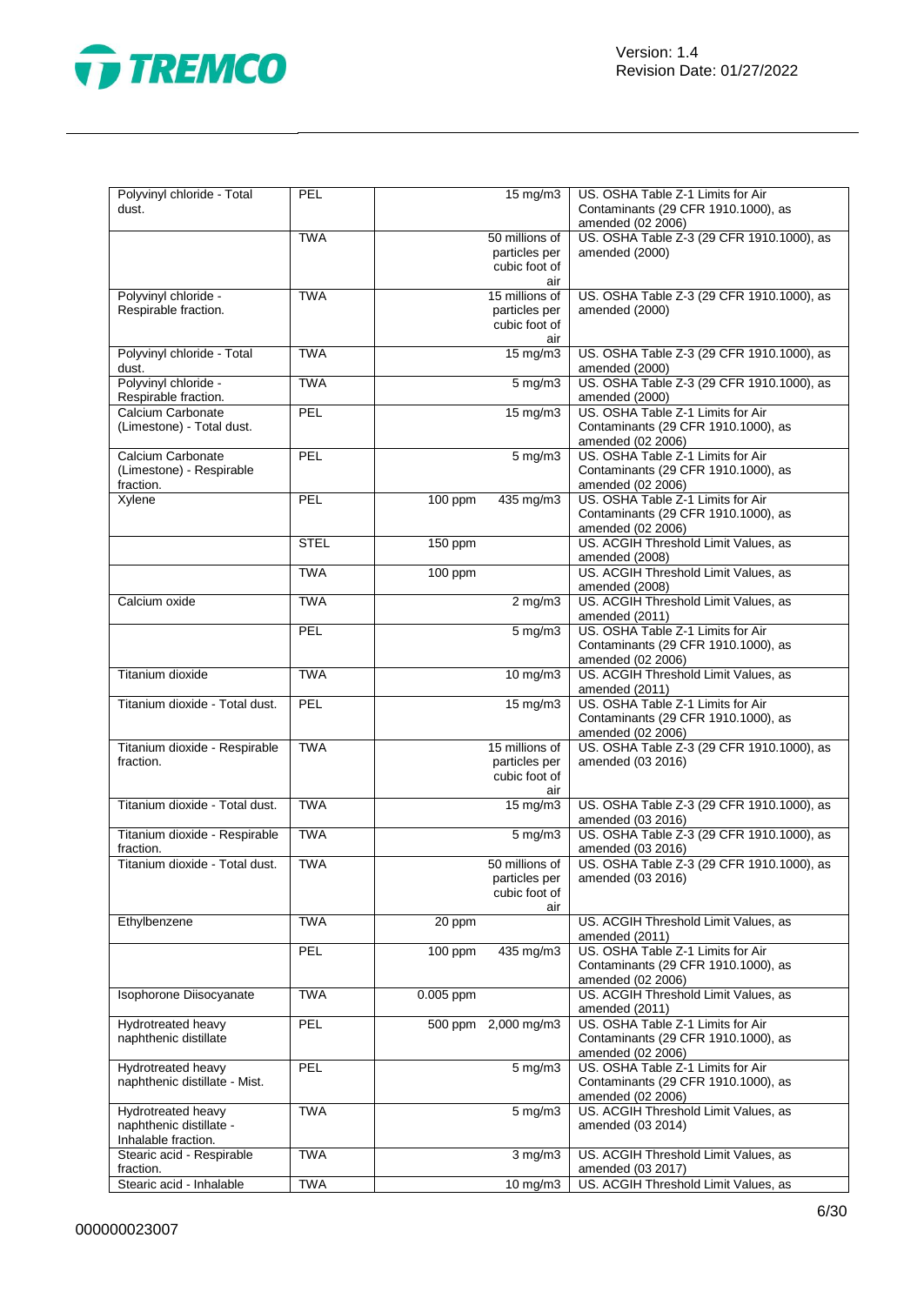

|             |                      | amended (03 2017)                                |
|-------------|----------------------|--------------------------------------------------|
| <b>STEL</b> | $0.2 \text{ mg/m}$ 3 | US. ACGIH Threshold Limit Values, as             |
|             |                      | amended (2011)                                   |
| <b>TWA</b>  |                      | 0.1 mg/m3   US. ACGIH Threshold Limit Values, as |
|             |                      | amended (2011)                                   |
| PEL         | $0.1 \text{ mg/m}$ 3 | US. OSHA Table Z-1 Limits for Air                |
|             |                      | Contaminants (29 CFR 1910.1000), as              |
|             |                      | amended (02 2006)                                |
|             |                      |                                                  |

| <b>Chemical name</b>                           | <b>Type</b> | <b>Exposure Limit Values</b> | <b>Source</b>                                                                                                                                                                            |
|------------------------------------------------|-------------|------------------------------|------------------------------------------------------------------------------------------------------------------------------------------------------------------------------------------|
| Calcium carbonate - Total<br>dust.             | <b>STEL</b> | $20 \text{ mg/m}$ 3          | Canada. British Columbia OELs. (Occupational<br><b>Exposure Limits for Chemical Biological</b><br>Substances, Occupational Health and Safety<br>Regulation 296/97, as amended) (07 2007) |
| Calcium carbonate -<br>Respirable fraction.    | <b>TWA</b>  | $3$ mg/m $3$                 | Canada. British Columbia OELs. (Occupational<br><b>Exposure Limits for Chemical Biological</b><br>Substances, Occupational Health and Safety<br>Regulation 296/97, as amended) (07 2007) |
| Calcium carbonate - Total<br>dust.             | <b>TWA</b>  | 10 mg/m3                     | Canada. British Columbia OELs. (Occupational<br><b>Exposure Limits for Chemical Biological</b><br>Substances, Occupational Health and Safety<br>Regulation 296/97, as amended) (07 2007) |
| Calcium carbonate - Total<br>dust.             | <b>TWA</b>  | 10 mg/m3                     | Canada. Quebec OELs. (Ministry of Labor -<br>Regulation respecting occupational health and<br>safety), as amended (09 2017)                                                              |
|                                                | <b>TWA</b>  | 10 mg/m3                     | Canada. British Columbia OELs. (Occupational<br>Exposure Limits for Chemical Biological<br>Substances, Occupational Health and Safety<br>Regulation 296/97, as amended) (06 2020)        |
| Calcium carbonate -<br>Inhalable particles.    | <b>TWA</b>  | 10 mg/m3                     | Canada. Ontario OELs. (Control of Exposure to<br>Biological or Chemical Agents), as amended<br>(01 2020)                                                                                 |
| Calcium carbonate -<br>Respirable fraction.    | <b>TWA</b>  | $\overline{3}$ mg/m $3$      | Canada. Ontario OELs. (Control of Exposure to<br>Biological or Chemical Agents), as amended<br>(01 2020)                                                                                 |
| Calcium carbonate -<br>Respirable fraction.    | <b>TWA</b>  | $3$ mg/m $3$                 | Canada. British Columbia OELs. (Occupational<br>Exposure Limits for Chemical Biological<br>Substances, Occupational Health and Safety<br>Regulation 296/97, as amended) (06 2020)        |
| Calcium carbonate -<br>Respirable particles.   | <b>TWA</b>  | $3$ mg/m $3$                 | Canada. Ontario OELs. (Control of Exposure to<br>Biological or Chemical Agents), as amended<br>(01 2020)                                                                                 |
| Calcium carbonate -<br>Inhalable fraction.     | <b>TWA</b>  | 10 mg/m3                     | Canada. Ontario OELs. (Control of Exposure to<br>Biological or Chemical Agents), as amended<br>(01 2020)                                                                                 |
| Polyvinyl chloride -<br>Respirable.            | <b>TWA</b>  | 1 $mg/m3$                    | Canada. British Columbia OELs. (Occupational<br><b>Exposure Limits for Chemical Biological</b><br>Substances, Occupational Health and Safety<br>Regulation 296/97, as amended) (07 2007) |
| Polyvinyl chloride -<br>Respirable fraction.   | <b>TWA</b>  | 1 $mg/m3$                    | Canada. Ontario OELs. (Control of Exposure to<br>Biological or Chemical Agents), as amended<br>(11 2010)                                                                                 |
| Polyvinyl chloride - Total<br>dust.            | <b>TWA</b>  | 10 mg/m3                     | Canada. Quebec OELs. (Ministry of Labor -<br>Regulation respecting occupational health and<br>safety), as amended (09 2017)                                                              |
| Calcium Carbonate<br>(Limestone) - Total dust. | <b>STEL</b> | $20 \text{ mg/m}$ 3          | Canada. British Columbia OELs. (Occupational<br><b>Exposure Limits for Chemical Biological</b><br>Substances, Occupational Health and Safety<br>Regulation 296/97, as amended) (07 2007) |
|                                                | <b>TWA</b>  | 10 mg/m3                     | Canada. British Columbia OELs. (Occupational<br><b>Exposure Limits for Chemical Biological</b><br>Substances, Occupational Health and Safety<br>Regulation 296/97, as amended) (07 2007) |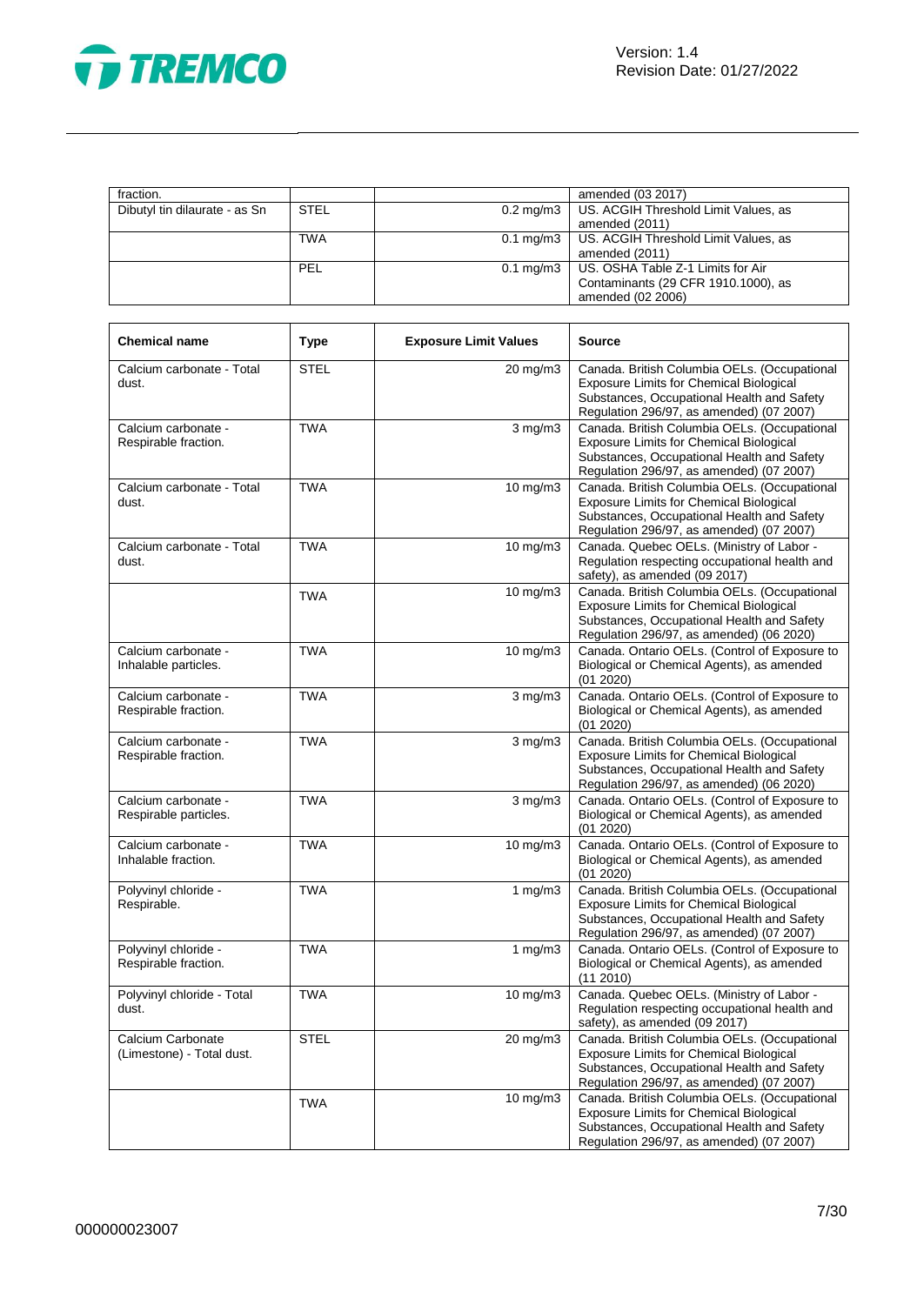



| Calcium Carbonate<br>(Limestone) - Respirable<br>fraction. | <b>TWA</b>  |           | $3$ mg/m $3$ | Canada. British Columbia OELs. (Occupational<br>Exposure Limits for Chemical Biological<br>Substances, Occupational Health and Safety<br>Regulation 296/97, as amended) (07 2007) |
|------------------------------------------------------------|-------------|-----------|--------------|-----------------------------------------------------------------------------------------------------------------------------------------------------------------------------------|
| Calcium Carbonate<br>(Limestone) - Total dust.             | <b>TWA</b>  |           | 10 mg/m3     | Canada. Quebec OELs. (Ministry of Labor -<br>Regulation respecting occupational health and<br>safety), as amended (09 2017)                                                       |
| Xylene                                                     | <b>STEL</b> | 150 ppm   |              | Canada. British Columbia OELs. (Occupational<br>Exposure Limits for Chemical Biological<br>Substances, Occupational Health and Safety<br>Regulation 296/97, as amended) (07 2007) |
|                                                            | <b>TWA</b>  | $100$ ppm |              | Canada. British Columbia OELs. (Occupational<br>Exposure Limits for Chemical Biological<br>Substances, Occupational Health and Safety<br>Regulation 296/97, as amended) (07 2007) |
| Xylene                                                     | <b>STEL</b> | 150 ppm   |              | Canada. Ontario OELs. (Control of Exposure to<br>Biological or Chemical Agents), as amended<br>(11 2010)                                                                          |
|                                                            | <b>TWA</b>  | $100$ ppm |              | Canada. Ontario OELs. (Control of Exposure to<br>Biological or Chemical Agents), as amended<br>(11 2010)                                                                          |
| Xylene                                                     | <b>TWA</b>  | $100$ ppm | 434 mg/m3    | Canada. Quebec OELs. (Ministry of Labor -<br>Regulation respecting occupational health and<br>safety), as amended (09 2017)                                                       |
|                                                            | <b>STEL</b> | $150$ ppm | 651 mg/m3    | Canada. Quebec OELs. (Ministry of Labor -<br>Regulation respecting occupational health and<br>safety), as amended (09 2017)                                                       |
|                                                            | <b>TWA</b>  | $100$ ppm |              | Canada. Quebec OELs. (Ministry of Labor -<br>Regulation respecting occupational health and<br>safety), as amended (03 2020)                                                       |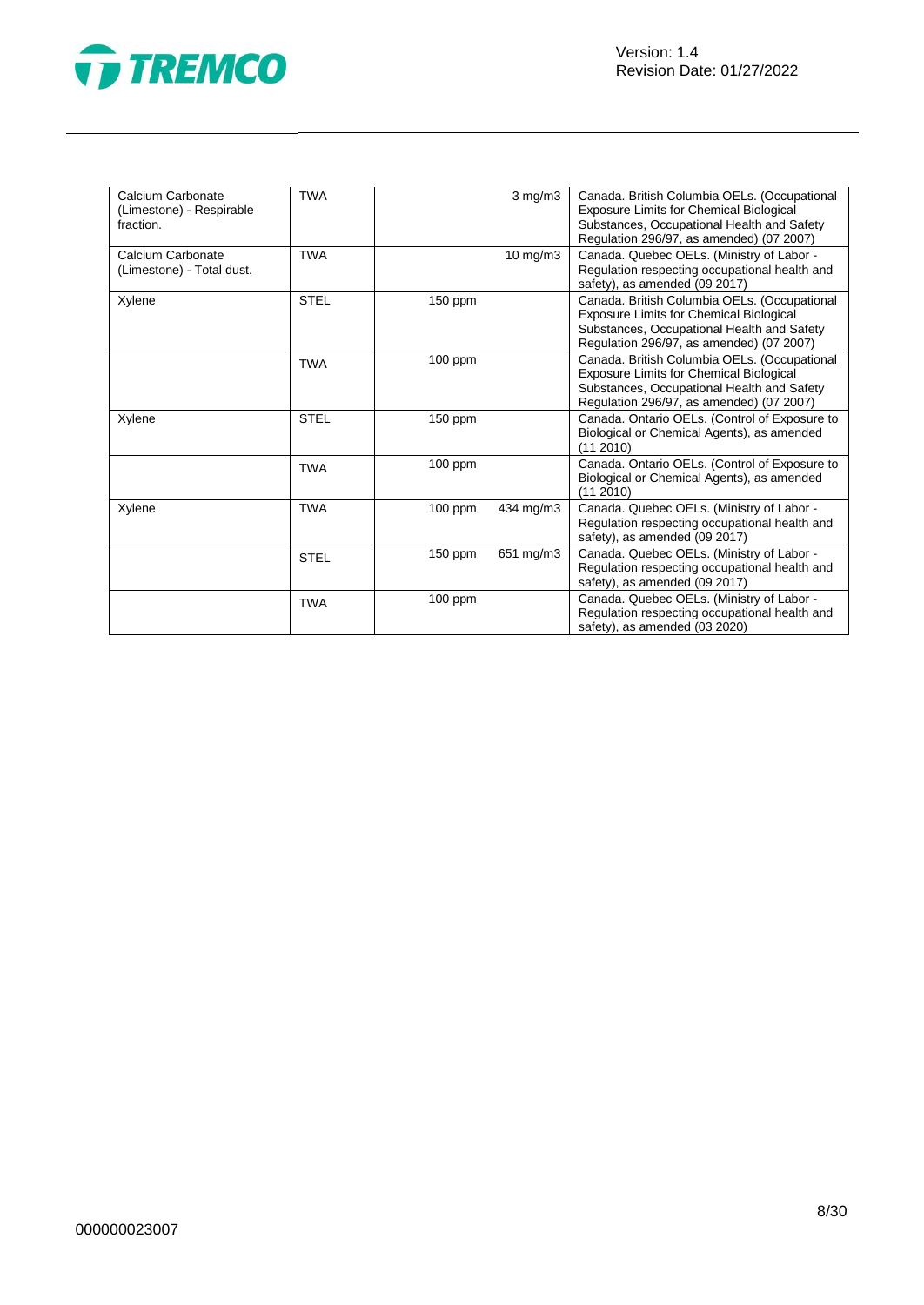

| Calcium oxide                                                        | <b>TWA</b>     | $2$ mg/m $3$          | Canada. British Columbia OELs. (Occupational<br><b>Exposure Limits for Chemical Biological</b><br>Substances, Occupational Health and Safety<br>Regulation 296/97, as amended) (07 2007) |
|----------------------------------------------------------------------|----------------|-----------------------|------------------------------------------------------------------------------------------------------------------------------------------------------------------------------------------|
| Calcium oxide                                                        | <b>TWA</b>     | $2$ mg/m $3$          | Canada. Ontario OELs. (Control of Exposure to<br>Biological or Chemical Agents), as amended<br>(112010)                                                                                  |
| Calcium oxide                                                        | <b>TWA</b>     | $2$ mg/m $3$          | Canada. Quebec OELs. (Ministry of Labor -<br>Regulation respecting occupational health and<br>safety), as amended (09 2017)                                                              |
| Titanium dioxide - Total dust.                                       | <b>TWA</b>     | 10 mg/m3              | Canada. British Columbia OELs. (Occupational<br><b>Exposure Limits for Chemical Biological</b><br>Substances, Occupational Health and Safety<br>Regulation 296/97, as amended) (07 2007) |
| Titanium dioxide - Respirable<br>fraction.                           | <b>TWA</b>     | $3$ mg/m $3$          | Canada. British Columbia OELs. (Occupational<br>Exposure Limits for Chemical Biological<br>Substances, Occupational Health and Safety<br>Regulation 296/97, as amended) (07 2007)        |
| Titanium dioxide                                                     | <b>TWA</b>     | $10 \text{ mg/m}$     | Canada. Ontario OELs. (Control of Exposure to<br>Biological or Chemical Agents), as amended<br>(11 2010)                                                                                 |
| Titanium dioxide - Total dust.                                       | <b>TWA</b>     | 10 mg/m3              | Canada. Quebec OELs. (Ministry of Labor -<br>Regulation respecting occupational health and<br>safety), as amended (09 2017)                                                              |
| Ethylbenzene                                                         | <b>TWA</b>     | 20 ppm                | Canada. British Columbia OELs. (Occupational<br><b>Exposure Limits for Chemical Biological</b><br>Substances, Occupational Health and Safety<br>Regulation 296/97, as amended) (09 2011) |
| Ethylbenzene                                                         | <b>TWA</b>     | 20 ppm                | Canada. Ontario OELs. (Control of Exposure to<br>Biological or Chemical Agents), as amended<br>(06 2015)                                                                                 |
| Ethylbenzene                                                         | <b>TWA</b>     | 20 ppm                | Canada. Quebec OELs. (Ministry of Labor -<br>Regulation respecting occupational health and<br>safety), as amended (03 2020)                                                              |
| Isophorone Diisocyanate                                              | <b>TWA</b>     | 0.005 ppm             | Canada. British Columbia OELs. (Occupational<br><b>Exposure Limits for Chemical Biological</b><br>Substances, Occupational Health and Safety<br>Regulation 296/97, as amended) (07 2007) |
|                                                                      | <b>CEILING</b> | 0.01 ppm              | Canada. British Columbia OELs. (Occupational<br><b>Exposure Limits for Chemical Biological</b><br>Substances, Occupational Health and Safety<br>Regulation 296/97, as amended) (07 2007) |
| Isophorone Diisocyanate                                              | <b>TWA</b>     | 0.005 ppm             | Canada. Ontario OELs. (Control of Exposure to<br>Biological or Chemical Agents), as amended<br>(06 2015)                                                                                 |
|                                                                      | <b>CEV</b>     | 0.02 ppm              | Canada. Ontario OELs. (Control of Exposure to<br>Biological or Chemical Agents), as amended<br>(06 2015)                                                                                 |
| Isophorone Diisocyanate                                              | <b>TWA</b>     | 0.005 ppm 0.045 mg/m3 | Canada. Quebec OELs. (Ministry of Labor -<br>Regulation respecting occupational health and<br>safety), as amended (09 2017)                                                              |
|                                                                      | <b>TWA</b>     | 0.005 ppm             | Canada. Quebec OELs. (Ministry of Labor -<br>Regulation respecting occupational health and<br>safety), as amended (03 2020)                                                              |
| Hydrotreated heavy<br>naphthenic distillate - Mist.                  | <b>TWA</b>     | 1 mg/m3               | Canada. British Columbia OELs. (Occupational<br><b>Exposure Limits for Chemical Biological</b><br>Substances, Occupational Health and Safety<br>Regulation 296/97, as amended) (05 2013) |
| Hydrotreated heavy<br>naphthenic distillate -<br>Inhalable fraction. | <b>TWA</b>     | 5 mg/m3               | Canada. Ontario OELs. (Control of Exposure to<br>Biological or Chemical Agents), as amended<br>(06 2015)                                                                                 |
| Hydrotreated heavy<br>naphthenic distillate - Mist.                  | <b>STEL</b>    | $10 \text{ mg/m}$     | Canada. Quebec OELs. (Ministry of Labor -<br>Regulation respecting occupational health and<br>safety), as amended (09 2017)                                                              |
|                                                                      | <b>TWA</b>     | 5 mg/m3               | Canada. Quebec OELs. (Ministry of Labor -<br>Regulation respecting occupational health and<br>safety), as amended (09 2017)                                                              |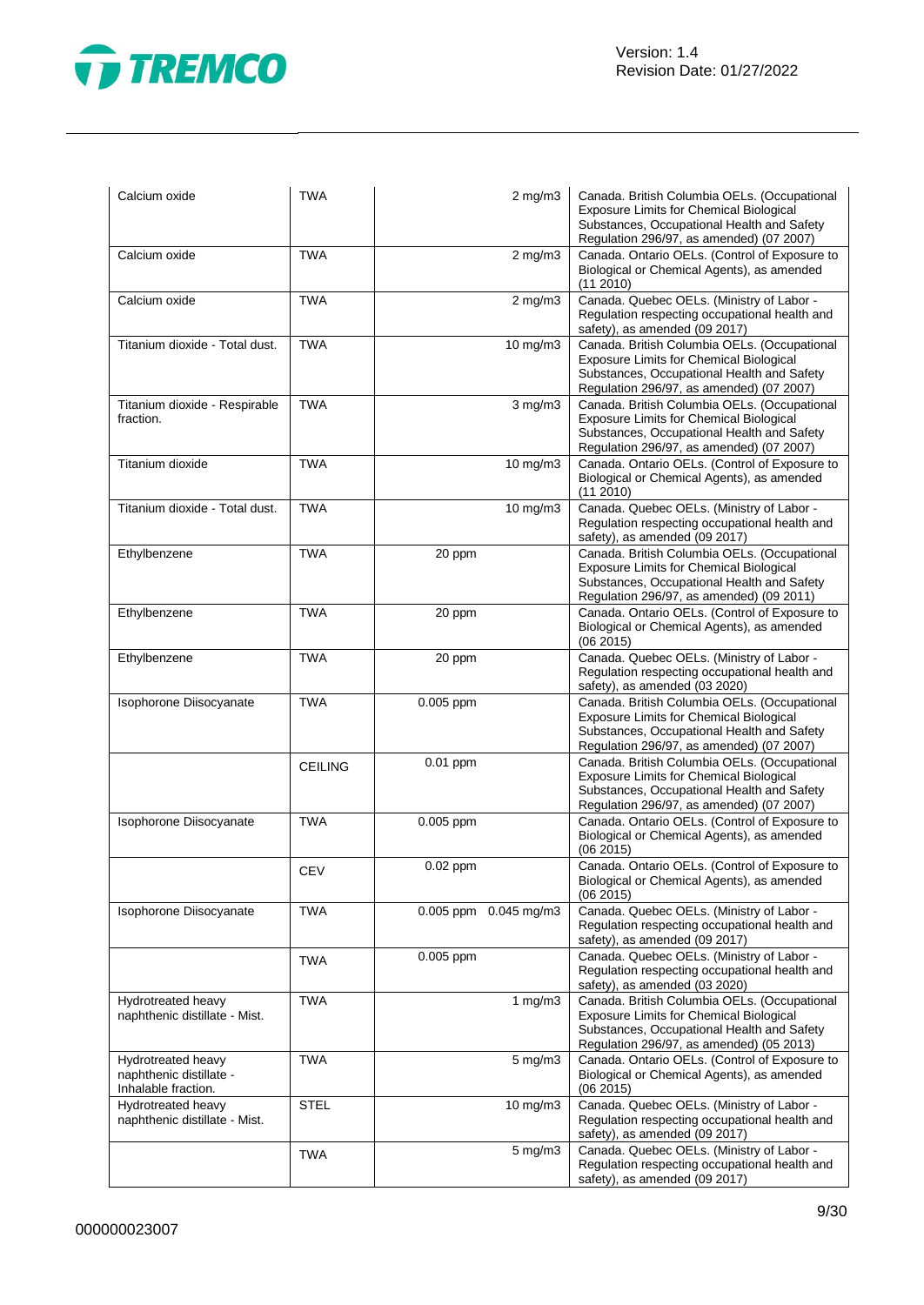

Ī

| <b>TWA</b><br><b>Exposure Limits for Chemical Biological</b><br>Regulation 296/97, as amended) (06 2020) |  | 0.2 mg/m3   Canada. British Columbia OELs. (Occupational<br>Substances, Occupational Health and Safety |
|----------------------------------------------------------------------------------------------------------|--|--------------------------------------------------------------------------------------------------------|
|----------------------------------------------------------------------------------------------------------|--|--------------------------------------------------------------------------------------------------------|

| <b>Chemical name</b>                           | <b>Type</b> | <b>Exposure Limit Values</b> | <b>Source</b>                                                                                                                                                                            |
|------------------------------------------------|-------------|------------------------------|------------------------------------------------------------------------------------------------------------------------------------------------------------------------------------------|
| Calcium carbonate - Total<br>dust.             | <b>STEL</b> | 20 mg/m3                     | Canada. British Columbia OELs. (Occupational<br><b>Exposure Limits for Chemical Biological</b><br>Substances, Occupational Health and Safety<br>Regulation 296/97, as amended) (07 2007) |
| Calcium carbonate -<br>Respirable fraction.    | <b>TWA</b>  | $3$ mg/m $3$                 | Canada. British Columbia OELs. (Occupational<br><b>Exposure Limits for Chemical Biological</b><br>Substances, Occupational Health and Safety<br>Regulation 296/97, as amended) (07 2007) |
| Calcium carbonate - Total<br>dust.             | <b>TWA</b>  | 10 mg/m3                     | Canada. British Columbia OELs. (Occupational<br><b>Exposure Limits for Chemical Biological</b><br>Substances, Occupational Health and Safety<br>Regulation 296/97, as amended) (07 2007) |
| Calcium carbonate - Total<br>dust.             | <b>TWA</b>  | 10 mg/m3                     | Canada. Quebec OELs. (Ministry of Labor -<br>Regulation respecting occupational health and<br>safety), as amended (09 2017)                                                              |
|                                                | <b>TWA</b>  | $10 \text{ mg/m}$            | Canada. British Columbia OELs. (Occupational<br><b>Exposure Limits for Chemical Biological</b><br>Substances, Occupational Health and Safety<br>Regulation 296/97, as amended) (06 2020) |
| Calcium carbonate -<br>Inhalable particles.    | <b>TWA</b>  | 10 mg/m3                     | Canada. Ontario OELs. (Control of Exposure to<br>Biological or Chemical Agents), as amended<br>(01 2020)                                                                                 |
| Calcium carbonate -<br>Respirable fraction.    | <b>TWA</b>  | $3$ mg/m $3$                 | Canada. Ontario OELs. (Control of Exposure to<br>Biological or Chemical Agents), as amended<br>(01 2020)                                                                                 |
| Calcium carbonate -<br>Respirable fraction.    | <b>TWA</b>  | $3$ mg/m $3$                 | Canada. British Columbia OELs. (Occupational<br><b>Exposure Limits for Chemical Biological</b><br>Substances, Occupational Health and Safety<br>Regulation 296/97, as amended) (06 2020) |
| Calcium carbonate -<br>Respirable particles.   | <b>TWA</b>  | $3$ mg/m $3$                 | Canada. Ontario OELs. (Control of Exposure to<br>Biological or Chemical Agents), as amended<br>(01 2020)                                                                                 |
| Calcium carbonate -<br>Inhalable fraction.     | <b>TWA</b>  | 10 mg/m3                     | Canada. Ontario OELs. (Control of Exposure to<br>Biological or Chemical Agents), as amended<br>(01 2020)                                                                                 |
| Polyvinyl chloride -<br>Respirable.            | <b>TWA</b>  | 1 $mg/m3$                    | Canada. British Columbia OELs. (Occupational<br><b>Exposure Limits for Chemical Biological</b><br>Substances, Occupational Health and Safety<br>Regulation 296/97, as amended) (07 2007) |
| Polyvinyl chloride -<br>Respirable fraction.   | <b>TWA</b>  | 1 $mg/m3$                    | Canada. Ontario OELs. (Control of Exposure to<br>Biological or Chemical Agents), as amended<br>(112010)                                                                                  |
| Polyvinyl chloride - Total<br>dust.            | <b>TWA</b>  | 10 mg/m3                     | Canada. Quebec OELs. (Ministry of Labor -<br>Regulation respecting occupational health and<br>safety), as amended (09 2017)                                                              |
| Calcium Carbonate<br>(Limestone) - Total dust. | <b>STEL</b> | 20 mg/m3                     | Canada. British Columbia OELs. (Occupational<br><b>Exposure Limits for Chemical Biological</b><br>Substances, Occupational Health and Safety<br>Regulation 296/97, as amended) (07 2007) |
|                                                | <b>TWA</b>  | 10 mg/m3                     | Canada. British Columbia OELs. (Occupational<br><b>Exposure Limits for Chemical Biological</b><br>Substances, Occupational Health and Safety<br>Regulation 296/97, as amended) (07 2007) |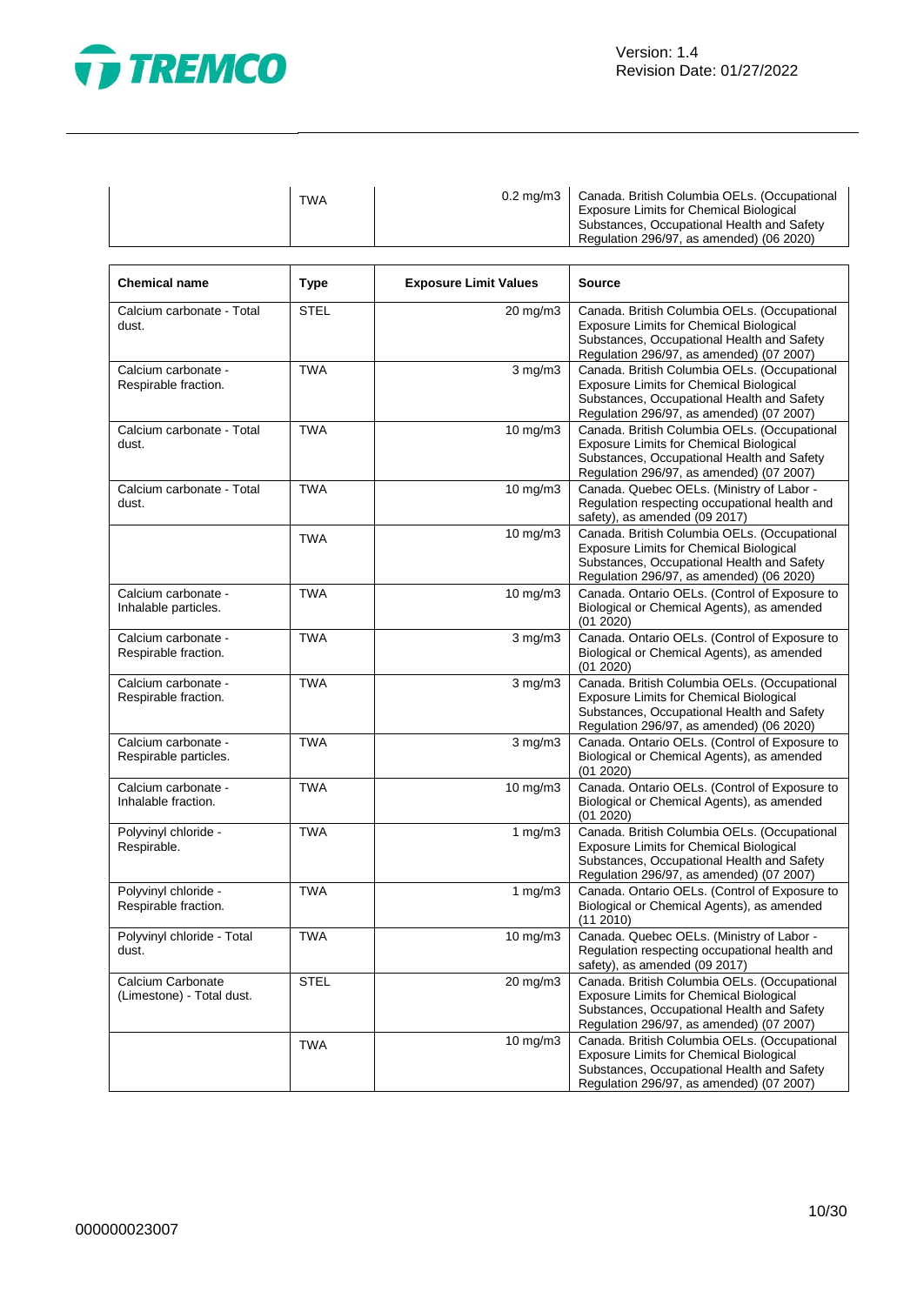

| Calcium Carbonate<br>(Limestone) - Respirable<br>fraction. | <b>TWA</b>  |           | $3$ mg/m $3$ | Canada. British Columbia OELs. (Occupational<br>Exposure Limits for Chemical Biological<br>Substances, Occupational Health and Safety<br>Regulation 296/97, as amended) (07 2007) |
|------------------------------------------------------------|-------------|-----------|--------------|-----------------------------------------------------------------------------------------------------------------------------------------------------------------------------------|
| Calcium Carbonate<br>(Limestone) - Total dust.             | <b>TWA</b>  |           | 10 mg/m3     | Canada. Quebec OELs. (Ministry of Labor -<br>Regulation respecting occupational health and<br>safety), as amended (09 2017)                                                       |
| Xylene                                                     | <b>STEL</b> | 150 ppm   |              | Canada. British Columbia OELs. (Occupational<br>Exposure Limits for Chemical Biological<br>Substances, Occupational Health and Safety<br>Regulation 296/97, as amended) (07 2007) |
|                                                            | <b>TWA</b>  | $100$ ppm |              | Canada. British Columbia OELs. (Occupational<br>Exposure Limits for Chemical Biological<br>Substances, Occupational Health and Safety<br>Regulation 296/97, as amended) (07 2007) |
| Xylene                                                     | <b>STEL</b> | $150$ ppm |              | Canada. Ontario OELs. (Control of Exposure to<br>Biological or Chemical Agents), as amended<br>(11 2010)                                                                          |
|                                                            | <b>TWA</b>  | $100$ ppm |              | Canada. Ontario OELs. (Control of Exposure to<br>Biological or Chemical Agents), as amended<br>(11 2010)                                                                          |
| Xylene                                                     | <b>TWA</b>  | 100 ppm   | 434 mg/m3    | Canada. Quebec OELs. (Ministry of Labor -<br>Regulation respecting occupational health and<br>safety), as amended (09 2017)                                                       |
|                                                            | <b>STEL</b> | $150$ ppm | 651 mg/m3    | Canada. Quebec OELs. (Ministry of Labor -<br>Regulation respecting occupational health and<br>safety), as amended (09 2017)                                                       |
|                                                            | <b>TWA</b>  | $100$ ppm |              | Canada. Quebec OELs. (Ministry of Labor -<br>Regulation respecting occupational health and<br>safety), as amended (03 2020)                                                       |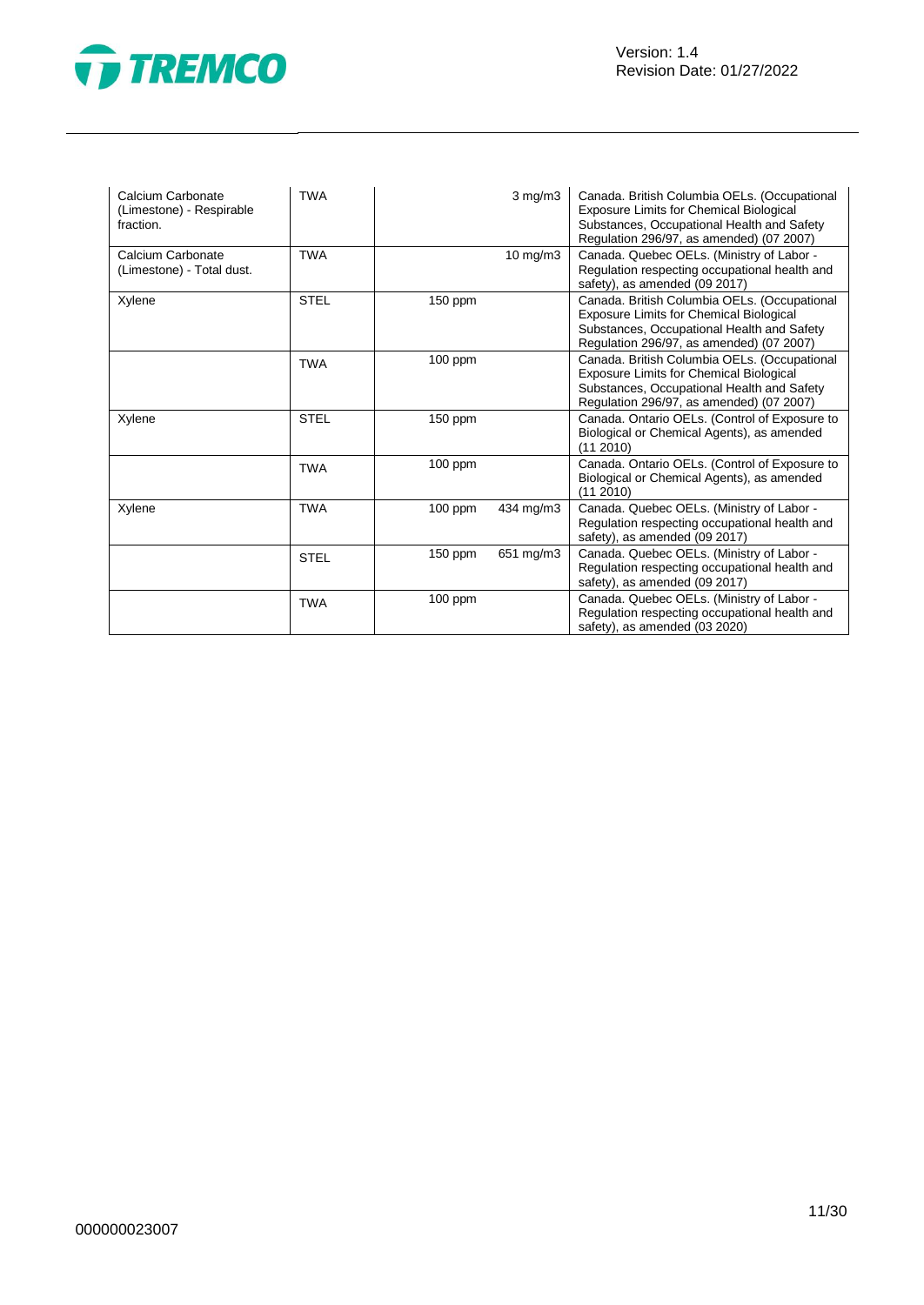

| Calcium oxide                              | <b>TWA</b>     |           | $2$ mg/m $3$          | Canada. British Columbia OELs. (Occupational<br><b>Exposure Limits for Chemical Biological</b><br>Substances, Occupational Health and Safety<br>Regulation 296/97, as amended) (07 2007) |
|--------------------------------------------|----------------|-----------|-----------------------|------------------------------------------------------------------------------------------------------------------------------------------------------------------------------------------|
| Calcium oxide                              | <b>TWA</b>     |           | $2$ mg/m $3$          | Canada. Ontario OELs. (Control of Exposure to<br>Biological or Chemical Agents), as amended<br>(11 2010)                                                                                 |
| Calcium oxide                              | <b>TWA</b>     |           | $2$ mg/m $3$          | Canada. Quebec OELs. (Ministry of Labor -<br>Regulation respecting occupational health and<br>safety), as amended (09 2017)                                                              |
| Titanium dioxide - Total dust.             | <b>TWA</b>     |           | 10 mg/m3              | Canada. British Columbia OELs. (Occupational<br><b>Exposure Limits for Chemical Biological</b><br>Substances, Occupational Health and Safety<br>Regulation 296/97, as amended) (07 2007) |
| Titanium dioxide - Respirable<br>fraction. | <b>TWA</b>     |           | $3$ mg/m $3$          | Canada. British Columbia OELs. (Occupational<br><b>Exposure Limits for Chemical Biological</b><br>Substances, Occupational Health and Safety<br>Regulation 296/97, as amended) (07 2007) |
| Titanium dioxide                           | <b>TWA</b>     |           | $10$ mg/m $3$         | Canada. Ontario OELs. (Control of Exposure to<br>Biological or Chemical Agents), as amended<br>(11 2010)                                                                                 |
| Titanium dioxide - Total dust.             | <b>TWA</b>     |           | 10 mg/m3              | Canada. Quebec OELs. (Ministry of Labor -<br>Regulation respecting occupational health and<br>safety), as amended (09 2017)                                                              |
| Diisodecyl phthalate                       | <b>TWA</b>     |           | $5$ mg/m $3$          | Canada. Ontario OELs. (Control of Exposure to<br>Biological or Chemical Agents), as amended<br>(11 2010)                                                                                 |
| Ethylbenzene                               | <b>TWA</b>     | 20 ppm    |                       | Canada. British Columbia OELs. (Occupational<br>Exposure Limits for Chemical Biological<br>Substances, Occupational Health and Safety<br>Regulation 296/97, as amended) (09 2011)        |
| Ethylbenzene                               | <b>TWA</b>     | 20 ppm    |                       | Canada. Ontario OELs. (Control of Exposure to<br>Biological or Chemical Agents), as amended<br>(062015)                                                                                  |
| Ethylbenzene                               | <b>TWA</b>     | 20 ppm    |                       | Canada. Quebec OELs. (Ministry of Labor -<br>Regulation respecting occupational health and<br>safety), as amended (03 2020)                                                              |
| Isophorone Diisocyanate                    | <b>TWA</b>     | 0.005 ppm |                       | Canada. British Columbia OELs. (Occupational<br>Exposure Limits for Chemical Biological<br>Substances, Occupational Health and Safety<br>Regulation 296/97, as amended) (07 2007)        |
|                                            | <b>CEILING</b> | 0.01 ppm  |                       | Canada. British Columbia OELs. (Occupational<br>Exposure Limits for Chemical Biological<br>Substances, Occupational Health and Safety<br>Regulation 296/97, as amended) (07 2007)        |
| Isophorone Diisocyanate                    | <b>TWA</b>     | 0.005 ppm |                       | Canada. Ontario OELs. (Control of Exposure to<br>Biological or Chemical Agents), as amended<br>(06 2015)                                                                                 |
|                                            | <b>CEV</b>     | 0.02 ppm  |                       | Canada. Ontario OELs. (Control of Exposure to<br>Biological or Chemical Agents), as amended<br>(062015)                                                                                  |
| Isophorone Diisocyanate                    | <b>TWA</b>     |           | 0.005 ppm 0.045 mg/m3 | Canada. Quebec OELs. (Ministry of Labor -<br>Regulation respecting occupational health and<br>safety), as amended (09 2017)                                                              |
|                                            | <b>TWA</b>     | 0.005 ppm |                       | Canada. Quebec OELs. (Ministry of Labor -<br>Regulation respecting occupational health and<br>safety), as amended (03 2020)                                                              |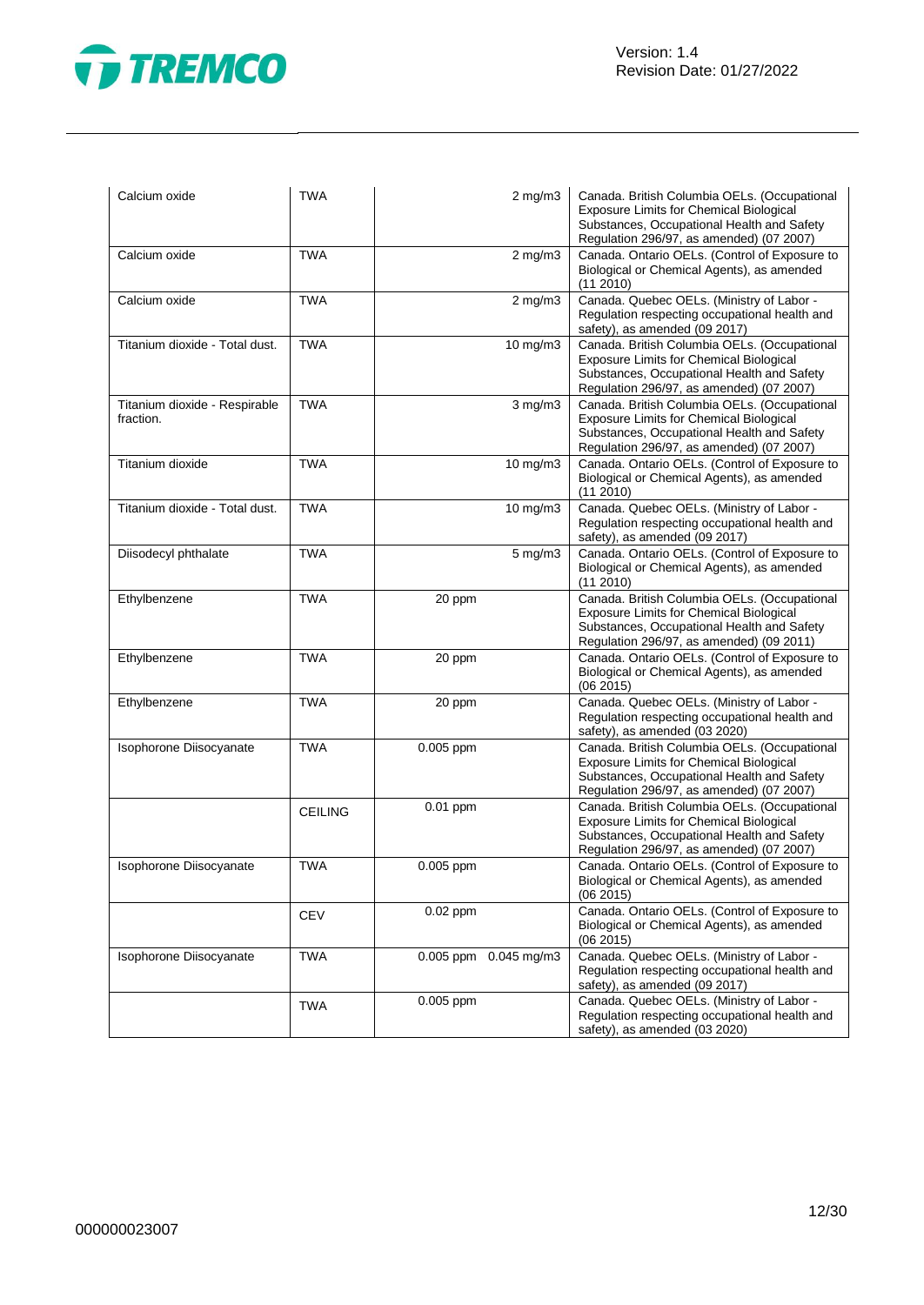

| Hydrotreated heavy<br>naphthenic distillate - Mist.                  | <b>TWA</b>  | 1 $mg/m3$              | Canada. British Columbia OELs. (Occupational<br><b>Exposure Limits for Chemical Biological</b><br>Substances, Occupational Health and Safety<br>Regulation 296/97, as amended) (05 2013) |
|----------------------------------------------------------------------|-------------|------------------------|------------------------------------------------------------------------------------------------------------------------------------------------------------------------------------------|
| Hydrotreated heavy<br>naphthenic distillate -<br>Inhalable fraction. | <b>TWA</b>  | $5$ mg/m $3$           | Canada. Ontario OELs. (Control of Exposure to<br>Biological or Chemical Agents), as amended<br>(06 2015)                                                                                 |
| Hydrotreated heavy<br>naphthenic distillate - Mist.                  | <b>STEL</b> | 10 mg/m3               | Canada. Quebec OELs. (Ministry of Labor -<br>Regulation respecting occupational health and<br>safety), as amended (09 2017)                                                              |
|                                                                      | <b>TWA</b>  | 5 mg/m3                | Canada. Quebec OELs. (Ministry of Labor -<br>Regulation respecting occupational health and<br>safety), as amended (09 2017)                                                              |
|                                                                      | <b>TWA</b>  | $0.2$ mg/m $3$         | Canada. British Columbia OELs. (Occupational<br><b>Exposure Limits for Chemical Biological</b><br>Substances, Occupational Health and Safety<br>Regulation 296/97, as amended) (06 2020) |
| Stearic acid - Respirable<br>fraction.                               | <b>TWA</b>  | $3$ mg/m $3$           | Canada. Ontario OELs. (Control of Exposure to<br>Biological or Chemical Agents), as amended<br>(01 2020)                                                                                 |
| Stearic acid - Respirable.                                           | <b>TWA</b>  | $3$ mg/m $3$           | Canada. British Columbia OELs. (Occupational<br><b>Exposure Limits for Chemical Biological</b><br>Substances, Occupational Health and Safety<br>Regulation 296/97, as amended) (01 2021) |
| Stearic acid - Inhalable                                             | <b>TWA</b>  | 10 mg/m3               | Canada. British Columbia OELs. (Occupational<br><b>Exposure Limits for Chemical Biological</b><br>Substances, Occupational Health and Safety<br>Regulation 296/97, as amended) (01 2021) |
| Stearic acid                                                         | <b>TWA</b>  | 10 ppm                 | Canada. Quebec OELs. (Ministry of Labor -<br>Regulation respecting occupational health and<br>safety), as amended (03 2020)                                                              |
| Dibutyl tin dilaurate - as Sn                                        | <b>STEL</b> | $0.2$ mg/m $3$         | Canada. British Columbia OELs. (Occupational<br><b>Exposure Limits for Chemical Biological</b><br>Substances, Occupational Health and Safety<br>Regulation 296/97, as amended) (07 2007) |
|                                                                      | <b>TWA</b>  | $\overline{0.1}$ mg/m3 | Canada. British Columbia OELs. (Occupational<br>Exposure Limits for Chemical Biological<br>Substances, Occupational Health and Safety<br>Regulation 296/97, as amended) (07 2007)        |
| Dibutyl tin dilaurate - as Sn                                        | <b>TWA</b>  | $0.1$ mg/m $3$         | Canada. Ontario OELs. (Control of Exposure to<br>Biological or Chemical Agents), as amended<br>$(11\ 2010)$                                                                              |
| Dibutyl tin dilaurate - as Sn                                        | <b>STEL</b> | $0.2$ mg/m $3$         | Canada. Quebec OELs. (Ministry of Labor -<br>Regulation respecting occupational health and<br>safety), as amended (09 2017)                                                              |
|                                                                      | <b>TWA</b>  | $0.1$ mg/m $3$         | Canada. Quebec OELs. (Ministry of Labor -<br>Regulation respecting occupational health and<br>safety), as amended (09 2017)                                                              |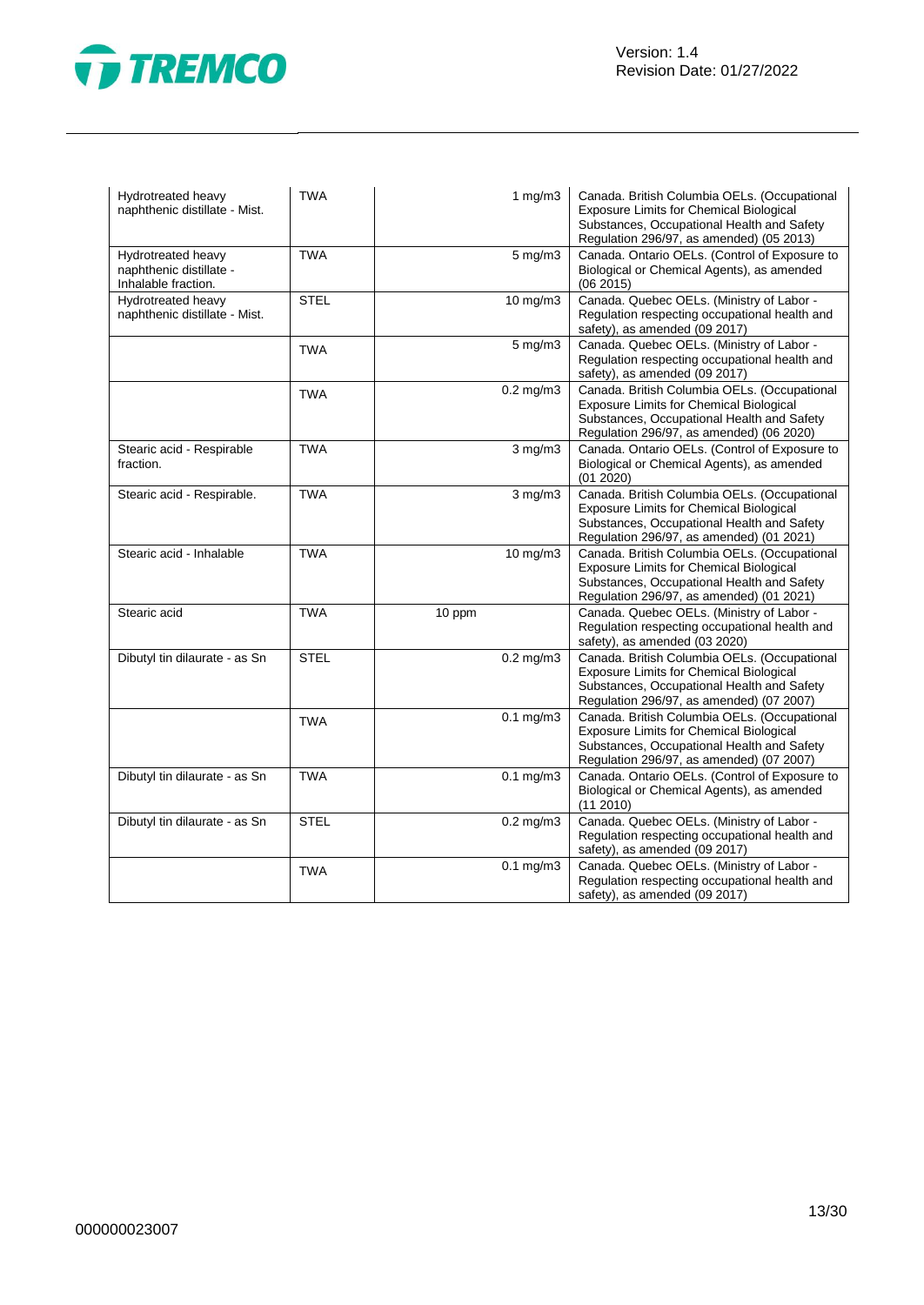

| Aluminum oxide - Respirable<br>fraction.  | <b>TWA</b> |        | 1 $mg/m3$             | Canada. Ontario OELs. (Control of Exposure to<br>Biological or Chemical Agents), as amended<br>(11 2010)                                                                                 |
|-------------------------------------------|------------|--------|-----------------------|------------------------------------------------------------------------------------------------------------------------------------------------------------------------------------------|
| Aluminum oxide - Inhalable<br>fraction.   | <b>TWA</b> |        | 10 mg/m3              | Canada. Ontario OELs. (Control of Exposure to<br>Biological or Chemical Agents), as amended<br>(062015)                                                                                  |
| Aluminum oxide - Respirable<br>fraction.  | <b>TWA</b> |        | $3$ mg/m $3$          | Canada. Ontario OELs. (Control of Exposure to<br>Biological or Chemical Agents), as amended<br>(06 2015)                                                                                 |
| Aluminum oxide - Total dust.<br>- as Al   | <b>TWA</b> |        | $10$ mg/m $3$         | Canada. Quebec OELs. (Ministry of Labor -<br>Regulation respecting occupational health and<br>safety), as amended (09 2017)                                                              |
| Aluminum oxide - Respirable.              | <b>TWA</b> |        | 1.0 mg/m3             | Canada. British Columbia OELs. (Occupational<br>Exposure Limits for Chemical Biological<br>Substances, Occupational Health and Safety<br>Regulation 296/97, as amended) (06 2020)        |
| Aluminum oxide - Total dust.              | <b>TWA</b> |        | $\overline{10}$ mg/m3 | Canada. British Columbia OELs. (Occupational<br><b>Exposure Limits for Chemical Biological</b><br>Substances, Occupational Health and Safety<br>Regulation 296/97, as amended) (06 2020) |
| Aluminum oxide - Inhalable<br>particles.  | <b>TWA</b> |        | 10 mg/m3              | Canada. Ontario OELs. (Control of Exposure to<br>Biological or Chemical Agents), as amended<br>(01 2020)                                                                                 |
| Aluminum oxide - Respirable<br>particles. | <b>TWA</b> |        | $3$ mg/m $3$          | Canada. Ontario OELs. (Control of Exposure to<br>Biological or Chemical Agents), as amended<br>(01 2020)                                                                                 |
| Aluminum oxide - Respirable<br>fraction.  | <b>TWA</b> |        | $3$ mg/m $3$          | Canada. British Columbia OELs. (Occupational<br>Exposure Limits for Chemical Biological<br>Substances, Occupational Health and Safety<br>Regulation 296/97, as amended) (06 2020)        |
| Carbon Black - Inhalable                  | <b>TWA</b> |        | $3$ mg/m $3$          | Canada. British Columbia OELs. (Occupational<br>Exposure Limits for Chemical Biological<br>Substances, Occupational Health and Safety<br>Regulation 296/97, as amended) (09 2011)        |
| Carbon Black - Inhalable<br>fraction.     | <b>TWA</b> |        | $3$ mg/m $3$          | Canada. Ontario OELs. (Control of Exposure to<br>Biological or Chemical Agents), as amended<br>(062015)                                                                                  |
| Carbon Black - Inhalable<br>dust.         | <b>TWA</b> |        | $3$ mg/m $3$          | Canada. Quebec OELs. (Ministry of Labor -<br>Regulation respecting occupational health and<br>safety), as amended (03 2020)                                                              |
| Toluene                                   | <b>TWA</b> | 20 ppm |                       | Canada. Ontario OELs. (Control of Exposure to<br>Biological or Chemical Agents), as amended<br>(11 2010)                                                                                 |
| Toluene                                   | <b>TWA</b> | 20 ppm |                       | Canada. British Columbia OELs. (Occupational<br><b>Exposure Limits for Chemical Biological</b><br>Substances, Occupational Health and Safety<br>Regulation 296/97, as amended) (07 2007) |
| Toluene                                   | <b>TWA</b> | 50 ppm | 188 mg/m3             | Canada. Quebec OELs. (Ministry of Labor -<br>Regulation respecting occupational health and<br>safety), as amended (09 2017)                                                              |
|                                           | <b>TWA</b> | 50 ppm |                       | Canada. Quebec OELs. (Ministry of Labor -<br>Regulation respecting occupational health and<br>safety), as amended (03 2020)                                                              |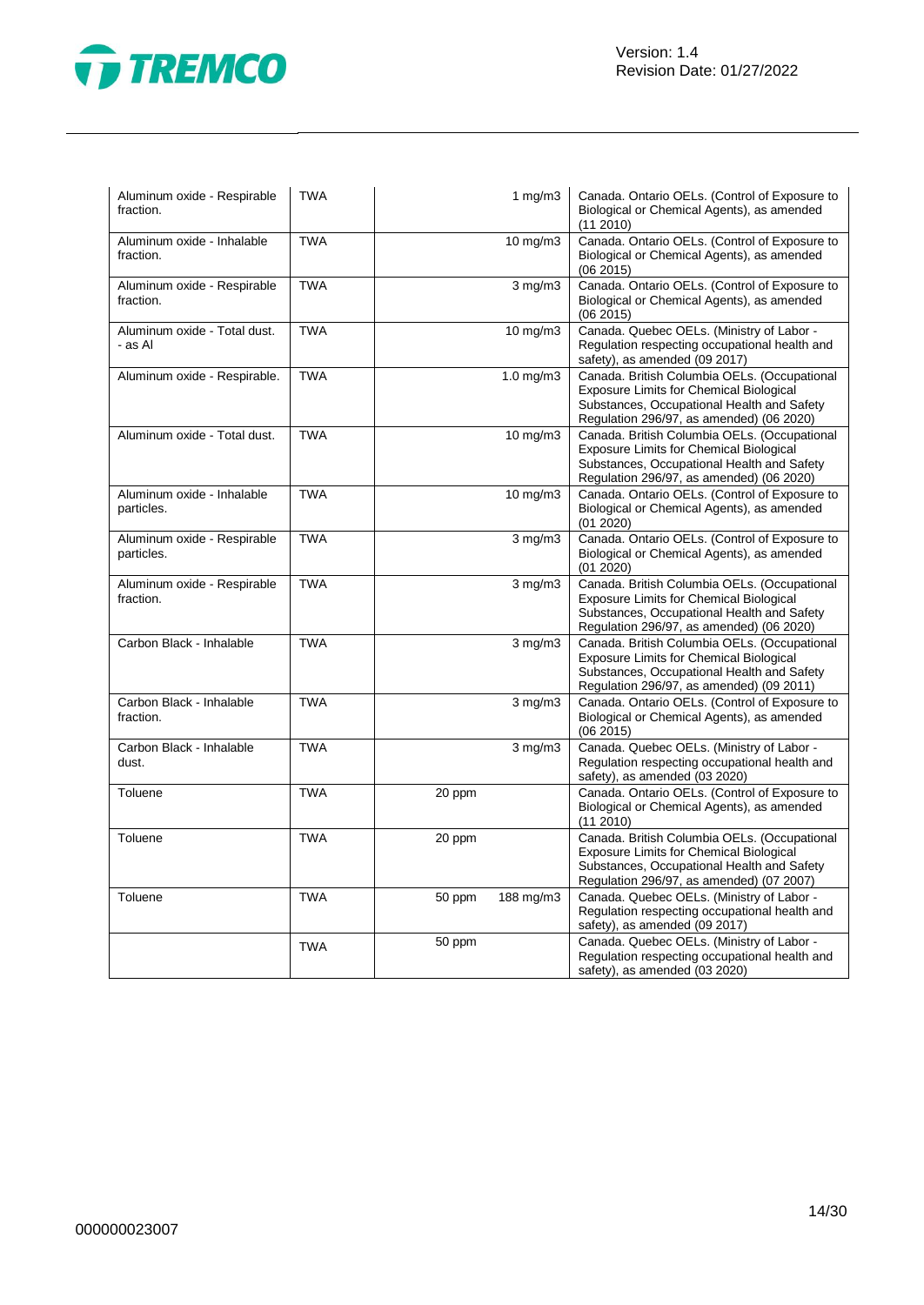

| Iron oxide - Total dust.               | <b>TWA</b>  | 10 mg/m3               | Canada. British Columbia OELs. (Occupational<br>Exposure Limits for Chemical Biological<br>Substances, Occupational Health and Safety<br>Regulation 296/97, as amended) (07 2007)        |
|----------------------------------------|-------------|------------------------|------------------------------------------------------------------------------------------------------------------------------------------------------------------------------------------|
| Iron oxide - Dust. - as Fe             | <b>TWA</b>  | $5 \text{ mg/m}$       | Canada. British Columbia OELs. (Occupational<br><b>Exposure Limits for Chemical Biological</b><br>Substances, Occupational Health and Safety<br>Regulation 296/97, as amended) (07 2007) |
| Iron oxide - Fume. - as Fe             | <b>STEL</b> | 10 mg/m3               | Canada. British Columbia OELs. (Occupational<br>Exposure Limits for Chemical Biological<br>Substances, Occupational Health and Safety<br>Regulation 296/97, as amended) (07 2007)        |
| Iron oxide - Respirable<br>fraction.   | <b>TWA</b>  | $3$ mg/m $3$           | Canada. British Columbia OELs. (Occupational<br>Exposure Limits for Chemical Biological<br>Substances, Occupational Health and Safety<br>Regulation 296/97, as amended) (07 2007)        |
| Iron oxide - Fume. - as Fe             | <b>TWA</b>  | $5 \text{ mg/m}$       | Canada. British Columbia OELs. (Occupational<br><b>Exposure Limits for Chemical Biological</b><br>Substances, Occupational Health and Safety<br>Regulation 296/97, as amended) (07 2007) |
| Iron oxide - Dust and fume. -<br>as Fe | <b>TWA</b>  | $5$ mg/m $3$           | Canada. Quebec OELs. (Ministry of Labor -<br>Regulation respecting occupational health and<br>safety), as amended (09 2017)                                                              |
| Iron oxide - Respirable<br>fraction.   | <b>TWA</b>  | 5 mg/m3                | Canada. Ontario OELs. (Control of Exposure to<br>Biological or Chemical Agents), as amended<br>(01 2020)                                                                                 |
| Diisodecyl phthalate (mixed<br>ls)     | <b>TWA</b>  | $5$ mg/m $3$           | Canada. Ontario OELs. (Control of Exposure to<br>Biological or Chemical Agents), as amended<br>(08 2017)                                                                                 |
| Stannous octoate - as Sn               | <b>TWA</b>  | $\overline{0.1}$ mg/m3 | Canada. British Columbia OELs. (Occupational<br>Exposure Limits for Chemical Biological<br>Substances, Occupational Health and Safety<br>Regulation 296/97, as amended) (07 2018)        |
|                                        | <b>STEL</b> | $0.2 \text{ mg/m}$ 3   | Canada. British Columbia OELs. (Occupational<br><b>Exposure Limits for Chemical Biological</b><br>Substances, Occupational Health and Safety<br>Regulation 296/97, as amended) (07 2018) |
| Stannous octoate - as Sn               | <b>TWA</b>  | $0.1$ mg/m $3$         | Canada. Ontario OELs. (Control of Exposure to<br>Biological or Chemical Agents), as amended<br>(08 2017)                                                                                 |
| Stannous octoate - as Sn               | <b>TWA</b>  | $0.1$ mg/m $3$         | Canada. Quebec OELs. (Ministry of Labor -<br>Regulation respecting occupational health and<br>safety), as amended (09 2017)                                                              |
|                                        | <b>STEL</b> | $0.2$ mg/m $3$         | Canada. Quebec OELs. (Ministry of Labor -<br>Regulation respecting occupational health and<br>safety), as amended (09 2017)                                                              |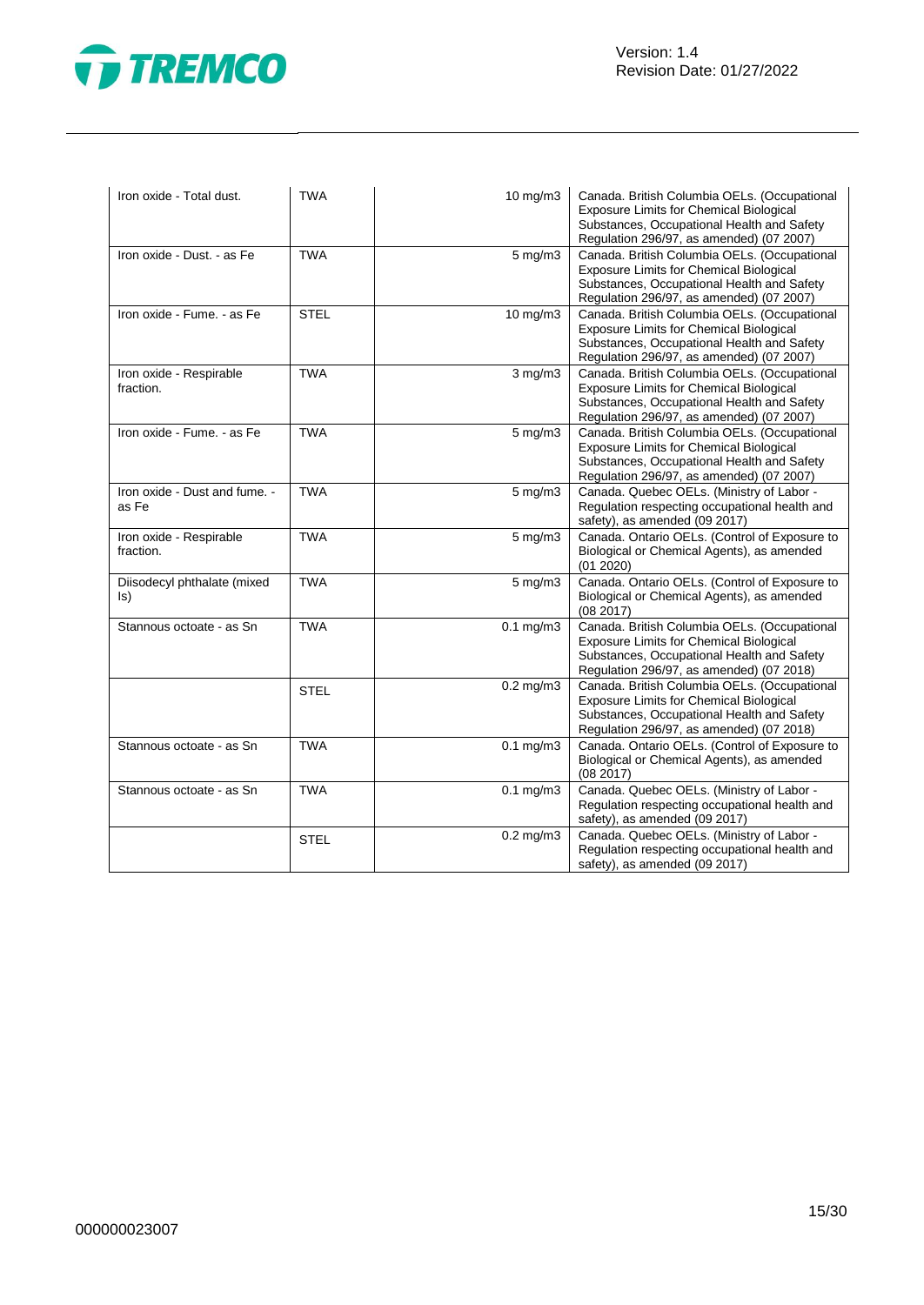

| Amorphous silica - Total                    | <b>TWA</b>  | $4$ mg/m $3$      | Canada. British Columbia OELs. (Occupational<br><b>Exposure Limits for Chemical Biological</b><br>Substances, Occupational Health and Safety<br>Regulation 296/97, as amended) (07 2007) |
|---------------------------------------------|-------------|-------------------|------------------------------------------------------------------------------------------------------------------------------------------------------------------------------------------|
| Amorphous silica -<br>Respirable.           | <b>TWA</b>  | $1.5$ mg/m $3$    | Canada. British Columbia OELs. (Occupational<br><b>Exposure Limits for Chemical Biological</b><br>Substances, Occupational Health and Safety<br>Regulation 296/97, as amended) (07 2007) |
| Amorphous silica -<br>Respirable dust.      | <b>TWA</b>  | $6$ mg/m $3$      | Canada. Quebec OELs. (Ministry of Labor -<br>Regulation respecting occupational health and<br>safety), as amended (09 2017)                                                              |
| Amorphous silica -<br>Respirable fraction.  | <b>TWA</b>  | $3$ mg/m $3$      | Canada. British Columbia OELs. (Occupational<br><b>Exposure Limits for Chemical Biological</b><br>Substances, Occupational Health and Safety<br>Regulation 296/97, as amended) (06 2020) |
| Amorphous silica - Inhalable<br>fraction.   | <b>TWA</b>  | $10$ mg/m $3$     | Canada. Ontario OELs. (Control of Exposure to<br>Biological or Chemical Agents), as amended<br>(01 2020)                                                                                 |
| Amorphous silica -<br>Respirable particles. | <b>TWA</b>  | $3$ mg/m $3$      | Canada. Ontario OELs. (Control of Exposure to<br>Biological or Chemical Agents), as amended<br>(01 2020)                                                                                 |
| Amorphous silica - Total dust.              | <b>TWA</b>  | $10 \text{ mg/m}$ | Canada. Quebec OELs. (Ministry of Labor -<br>Regulation respecting occupational health and<br>safety), as amended (03 2020)                                                              |
| Amorphous silica -<br>Respirable fraction.  | <b>TWA</b>  | $3$ mg/m $3$      | Canada. Ontario OELs. (Control of Exposure to<br>Biological or Chemical Agents), as amended<br>(01 2020)                                                                                 |
| Amorphous silica - Total dust.              | <b>TWA</b>  | $10 \text{ mg/m}$ | Canada. British Columbia OELs. (Occupational<br><b>Exposure Limits for Chemical Biological</b><br>Substances, Occupational Health and Safety<br>Regulation 296/97, as amended) (06 2020) |
| Amorphous silica - Inhalable<br>particles.  | <b>TWA</b>  | $10 \text{ mg/m}$ | Canada. Ontario OELs. (Control of Exposure to<br>Biological or Chemical Agents), as amended<br>(01 2020)                                                                                 |
| Zirconium dioxide - as Zr                   | <b>STEL</b> | 10 mg/m3          | Canada. British Columbia OELs. (Occupational<br>Exposure Limits for Chemical Biological<br>Substances, Occupational Health and Safety<br>Regulation 296/97, as amended) (07 2007)        |
|                                             | <b>TWA</b>  | 5 mg/m3           | Canada. British Columbia OELs. (Occupational<br><b>Exposure Limits for Chemical Biological</b><br>Substances, Occupational Health and Safety<br>Regulation 296/97, as amended) (07 2007) |
| Zirconium dioxide - as Zr                   | <b>TWA</b>  | $5 \text{ mg/m}$  | Canada. Ontario OELs. (Control of Exposure to<br>Biological or Chemical Agents), as amended<br>(11 2010)                                                                                 |
|                                             | <b>STEL</b> | 10 mg/m3          | Canada. Ontario OELs. (Control of Exposure to<br>Biological or Chemical Agents), as amended<br>(11 2010)                                                                                 |
| Zirconium dioxide - as Zr                   | <b>TWA</b>  | $5 \text{ mg/m}$  | Canada. Quebec OELs. (Ministry of Labor -<br>Regulation respecting occupational health and<br>safety), as amended (09 2017)                                                              |
|                                             | <b>STEL</b> | $10 \text{ mg/m}$ | Canada. Quebec OELs. (Ministry of Labor -<br>Regulation respecting occupational health and<br>safety), as amended (09 2017)                                                              |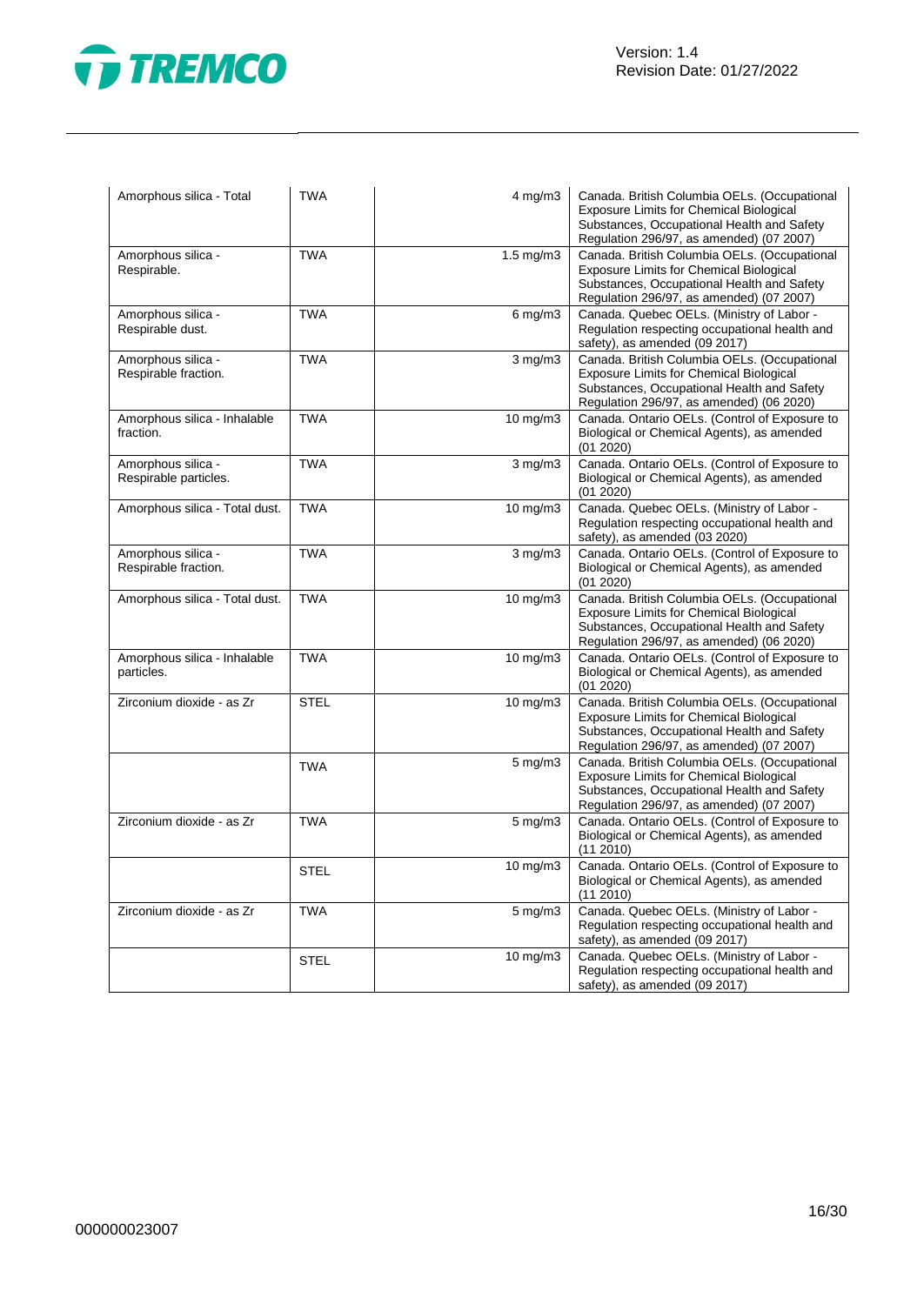

| Zirconium dioxide -<br>Respirable fraction.                           | <b>TWA</b> |         | $3$ mg/m $3$            | Canada. Ontario OELs. (Control of Exposure to<br>Biological or Chemical Agents), as amended<br>(01 2020)                                                                                 |
|-----------------------------------------------------------------------|------------|---------|-------------------------|------------------------------------------------------------------------------------------------------------------------------------------------------------------------------------------|
| Zirconium dioxide - Total<br>dust.                                    | <b>TWA</b> |         | 10 mg/m3                | Canada. Quebec OELs. (Ministry of Labor -<br>Regulation respecting occupational health and<br>safety), as amended (04 2019)                                                              |
| Zirconium dioxide - Inhalable<br>fraction.                            | <b>TWA</b> |         | 10 mg/m3                | Canada. Ontario OELs. (Control of Exposure to<br>Biological or Chemical Agents), as amended<br>(01 2020)                                                                                 |
| Zirconium dioxide - Inhalable<br>particles.                           | <b>TWA</b> |         | $10 \text{ mg/m}$       | Canada. Ontario OELs. (Control of Exposure to<br>Biological or Chemical Agents), as amended<br>(01 2020)                                                                                 |
| Zirconium dioxide -<br>Respirable fraction.                           | <b>TWA</b> |         | $3$ mg/m $3$            | Canada. British Columbia OELs. (Occupational<br><b>Exposure Limits for Chemical Biological</b><br>Substances, Occupational Health and Safety<br>Regulation 296/97, as amended) (06 2020) |
| Zirconium dioxide - Total<br>dust.                                    | <b>TWA</b> |         | 10 mg/m3                | Canada. British Columbia OELs. (Occupational<br><b>Exposure Limits for Chemical Biological</b><br>Substances, Occupational Health and Safety<br>Regulation 296/97, as amended) (06 2020) |
| Zirconium dioxide -<br>Respirable particles.                          | <b>TWA</b> |         | $\overline{3}$ mg/m $3$ | Canada. Ontario OELs. (Control of Exposure to<br>Biological or Chemical Agents), as amended<br>(01 2020)                                                                                 |
| Crystalline Silica (Quartz)/<br>Silica Sand - Respirable<br>fraction. | <b>TWA</b> |         | $\overline{0.10}$ mg/m3 | Canada. Ontario OELs. (Control of Exposure to<br>Biological or Chemical Agents), as amended<br>(062015)                                                                                  |
| Crystalline Silica (Quartz)/<br>Silica Sand - Respirable dust.        | <b>TWA</b> |         | $0.1$ mg/m $3$          | Canada. Quebec OELs. (Ministry of Labor -<br>Regulation respecting occupational health and<br>safety), as amended (09 2017)                                                              |
| Crystalline Silica (Quartz)/<br>Silica Sand - Respirable<br>fraction. | <b>TWA</b> |         | $0.025$ mg/m3           | Canada. British Columbia OELs. (Occupational<br>Exposure Limits for Chemical Biological<br>Substances, Occupational Health and Safety<br>Regulation 296/97, as amended) (06 2020)        |
| 1,2,4-Trimethylbenzene                                                | <b>TWA</b> | 25 ppm  | 123 mg/m3               | Canada. Alberta OELs (Occupational Health &<br>Safety Code, Schedule 1, Table 2), as<br>amended (07 2009)                                                                                |
| 1,2,4-Trimethylbenzene                                                | <b>TWA</b> | 25 ppm  |                         | Canada. British Columbia OELs. (Occupational<br><b>Exposure Limits for Chemical Biological</b><br>Substances, Occupational Health and Safety<br>Regulation 296/97, as amended) (07 2007) |
| 1,2,4-Trimethylbenzene                                                | <b>TWA</b> | 25 ppm  |                         | Canada. Ontario OELs. (Control of Exposure to<br>Biological or Chemical Agents), as amended<br>$(11\ 2010)$                                                                              |
| 1,2,4-Trimethylbenzene                                                | <b>TWA</b> | 25 ppm  |                         | Canada. Quebec OELs. (Ministry of Labor -<br>Regulation respecting occupational health and<br>safety), as amended (03 2020)                                                              |
| 1,3,5-Trimethylbenzene                                                | TWA        | 25 ppm  |                         | Canada. Ontario OELs. (Control of Exposure to<br>Biological or Chemical Agents), as amended<br>(11 2010)                                                                                 |
| 1,3,5-Trimethylbenzene                                                | <b>TWA</b> | 25 ppm  |                         | Canada. British Columbia OELs. (Occupational<br><b>Exposure Limits for Chemical Biological</b><br>Substances, Occupational Health and Safety<br>Regulation 296/97, as amended) (07 2007) |
| 2-Ethylhexanoic acid - Vapor<br>and aerosol, inhalable.               | <b>TWA</b> |         | $5$ mg/m $3$            | Canada. British Columbia OELs. (Occupational<br>Exposure Limits for Chemical Biological<br>Substances, Occupational Health and Safety<br>Regulation 296/97, as amended) (07 2007)        |
| 2-Ethylhexanoic acid -<br>Inhalable fraction and vapor.               | <b>TWA</b> |         | 5 mg/m3                 | Canada. Ontario OELs. (Control of Exposure to<br>Biological or Chemical Agents), as amended<br>(11 2010)                                                                                 |
| Methanol                                                              | <b>TWA</b> | 200 ppm |                         | Canada. British Columbia OELs. (Occupational<br><b>Exposure Limits for Chemical Biological</b><br>Substances, Occupational Health and Safety<br>Regulation 296/97, as amended) (07 2007) |
| Methanol                                                              | <b>TWA</b> | 200 ppm |                         | Canada. Ontario OELs. (Control of Exposure to<br>Biological or Chemical Agents), as amended<br>(11 2010)                                                                                 |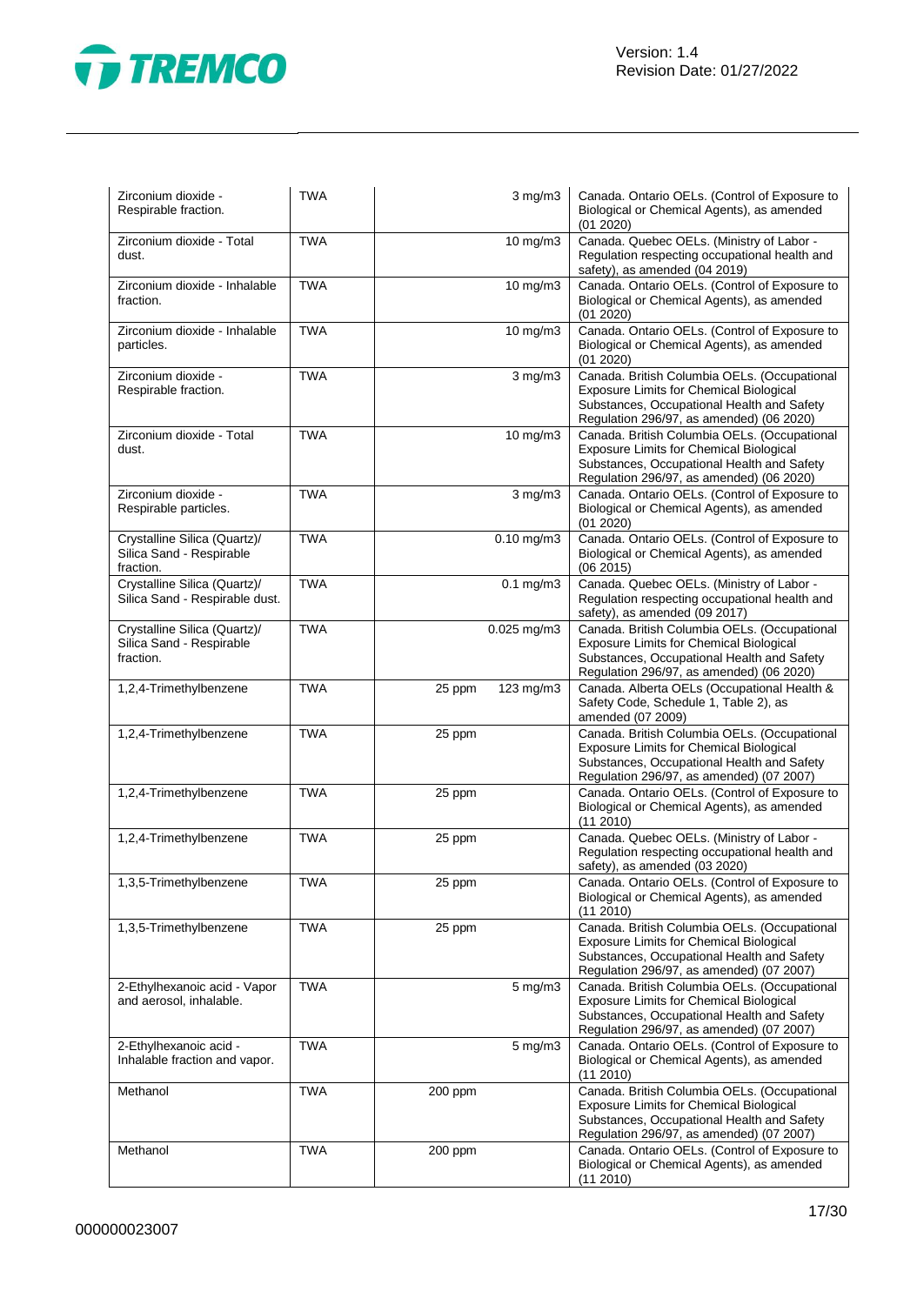

|          | <b>STEL</b> | 250 ppm   |              | Canada. British Columbia OELs. (Occupational<br><b>Exposure Limits for Chemical Biological</b><br>Substances, Occupational Health and Safety<br>Regulation 296/97, as amended) (07 2007) |
|----------|-------------|-----------|--------------|------------------------------------------------------------------------------------------------------------------------------------------------------------------------------------------|
|          | <b>STEL</b> | 250 ppm   |              | Canada. Ontario OELs. (Control of Exposure to<br>Biological or Chemical Agents), as amended<br>(11 2010)                                                                                 |
| Methanol | <b>STEL</b> | 250 ppm   | 328 mg/m3    | Canada. Quebec OELs. (Ministry of Labor -<br>Regulation respecting occupational health and<br>safety), as amended (09 2017)                                                              |
|          | <b>TWA</b>  | 200 ppm   | 262 mg/m3    | Canada. Quebec OELs. (Ministry of Labor -<br>Regulation respecting occupational health and<br>safety), as amended (09 2017)                                                              |
|          | <b>TWA</b>  | 200 ppm   |              | Canada. Quebec OELs. (Ministry of Labor -<br>Regulation respecting occupational health and<br>safety), as amended (03 2020)                                                              |
| Benzene  | <b>STEL</b> | $2.5$ ppm |              | Canada. British Columbia OELs. (Occupational<br><b>Exposure Limits for Chemical Biological</b><br>Substances, Occupational Health and Safety<br>Regulation 296/97, as amended) (07 2007) |
|          | <b>TWA</b>  | $0.5$ ppm |              | Canada. British Columbia OELs. (Occupational<br><b>Exposure Limits for Chemical Biological</b><br>Substances, Occupational Health and Safety<br>Regulation 296/97, as amended) (07 2007) |
| Benzene  | <b>TWA</b>  | $0.5$ ppm |              | Canada. Ontario OELs. (Control of Exposure to<br>Biological or Chemical Agents), as amended<br>(062015)                                                                                  |
|          | <b>STEL</b> | $2.5$ ppm |              | Canada. Ontario OELs. (Control of Exposure to<br>Biological or Chemical Agents), as amended<br>(062015)                                                                                  |
| Benzene  | <b>TWA</b>  | 1 ppm     | $3$ mg/m $3$ | Canada. Quebec OELs. (Ministry of Labor -<br>Regulation respecting occupational health and<br>safety), as amended (09 2017)                                                              |
|          | <b>STEL</b> | 5 ppm     | 15.5 mg/m3   | Canada. Quebec OELs. (Ministry of Labor -<br>Regulation respecting occupational health and<br>safety), as amended (09 2017)                                                              |
|          | <b>TWA</b>  | 1 ppm     |              | Canada. Quebec OELs. (Ministry of Labor -<br>Regulation respecting occupational health and<br>safety), as amended (03 2020)                                                              |

### **Biological Limit Values**

| <b>Chemical Identity</b>      | <b>Exposure Limit Values</b>   | <b>Source</b>       |
|-------------------------------|--------------------------------|---------------------|
| Xylene (Methylhippuric acids: | 1.5 g/g (Creatinine in urine)  | ACGIH BEI (03 2013) |
| Sampling time: End of shift.) |                                |                     |
| Ethylbenzene (Sum of          | 0.15 g/g (Creatinine in urine) | ACGIH BEI (02 2014) |
| mandelic acid and             |                                |                     |
| phenylglyoxylic acid:         |                                |                     |
| Sampling time: End of shift.) |                                |                     |

```
Appropriate Engineering 
  Controls
```
Mechanical ventilation or local exhaust ventilation may be required. Observe good industrial hygiene practices. Observe occupational exposure limits and minimize the risk of inhalation of dust.

### **Individual protection measures, such as personal protective equipment**

| <b>Eye/face protection:</b> | Wear safety glasses with side shields (or goggles).                             |
|-----------------------------|---------------------------------------------------------------------------------|
| Skin Protection             |                                                                                 |
| <b>Hand Protection:</b>     | Additional Information: Use suitable protective gloves if risk of skin contact. |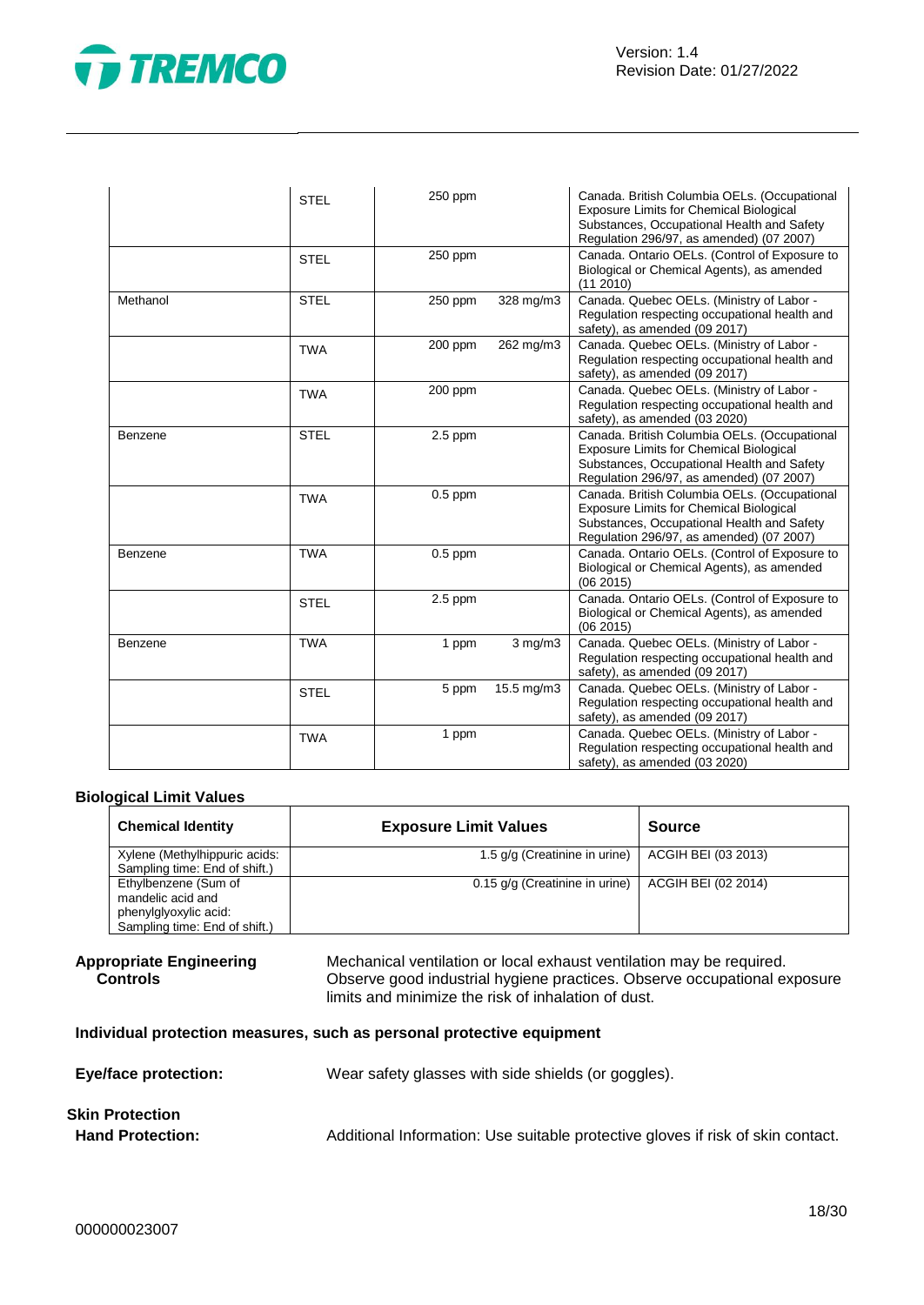

| <b>Skin and Body Protection:</b> | Wear suitable protective clothing. Wear chemical-resistant gloves,<br>footwear, and protective clothing appropriate for the risk of exposure.<br>Contact health and safety professional or manufacturer for specific<br>information.                                                                                                                                                                                                                                                      |
|----------------------------------|-------------------------------------------------------------------------------------------------------------------------------------------------------------------------------------------------------------------------------------------------------------------------------------------------------------------------------------------------------------------------------------------------------------------------------------------------------------------------------------------|
| <b>Respiratory Protection:</b>   | If engineering controls do not maintain airborne concentrations below<br>recommended exposure limits (where applicable) or to an acceptable level<br>(in countries where exposure limits have not been established), an<br>approved respirator must be worn. Air-purifying respirator with an<br>appropriate, government approved (where applicable), air-purifying filter,<br>cartridge or canister. Contact health and safety professional or<br>manufacturer for specific information. |
| <b>Hygiene measures:</b>         | Observe good industrial hygiene practices. Wash hands before breaks and<br>immediately after handling the product. Do not handle until all safety<br>precautions have been read and understood. Obtain special instructions<br>before use. Contaminated work clothing should not be allowed out of the<br>workplace. Avoid contact with skin.                                                                                                                                             |

### **9. Physical and chemical properties**

| Appearance                                            |                                                                                                                                                                                                                                                                                                 |
|-------------------------------------------------------|-------------------------------------------------------------------------------------------------------------------------------------------------------------------------------------------------------------------------------------------------------------------------------------------------|
| <b>Physical state:</b>                                | solid solid solid                                                                                                                                                                                                                                                                               |
| Form:                                                 | Paste Paste Paste                                                                                                                                                                                                                                                                               |
| Color:                                                | Gray                                                                                                                                                                                                                                                                                            |
| Odor:                                                 | Mild, Mild, Mild                                                                                                                                                                                                                                                                                |
| <b>Odor threshold:</b>                                | No data available.                                                                                                                                                                                                                                                                              |
| pH:                                                   | No data available.                                                                                                                                                                                                                                                                              |
| <b>Melting point/freezing point:</b>                  | No data available.                                                                                                                                                                                                                                                                              |
| Initial boiling point and boiling range:              | No data available.                                                                                                                                                                                                                                                                              |
| <b>Flash Point:</b>                                   | No data available.                                                                                                                                                                                                                                                                              |
| <b>Evaporation rate:</b>                              | Slower than n-Butyl Acetate Slower than n-Butyl Acetate<br>Slower than n-Butyl Acetate                                                                                                                                                                                                          |
| Flammability (solid, gas):                            | No No No                                                                                                                                                                                                                                                                                        |
| Upper/lower limit on flammability or explosive limits |                                                                                                                                                                                                                                                                                                 |
| Flammability limit - upper (%):                       | No data available.                                                                                                                                                                                                                                                                              |
| Flammability limit - lower (%):                       | No data available.                                                                                                                                                                                                                                                                              |
| <b>Explosive limit - upper:</b>                       | No data available.                                                                                                                                                                                                                                                                              |
| <b>Explosive limit - lower:</b>                       | No data available.                                                                                                                                                                                                                                                                              |
| Vapor pressure:                                       | No data available.                                                                                                                                                                                                                                                                              |
| Vapor density:                                        | Vapors are heavier than air and may travel along the floor and<br>in the bottom of containers. Vapors are heavier than air and<br>may travel along the floor and in the bottom of containers.<br>Vapors are heavier than air and may travel along the floor and<br>in the bottom of containers. |
| <b>Relative density:</b>                              | 1.3297                                                                                                                                                                                                                                                                                          |
| Solubility(ies)                                       |                                                                                                                                                                                                                                                                                                 |
| <b>Solubility in water:</b>                           | Insoluble in water                                                                                                                                                                                                                                                                              |
|                                                       |                                                                                                                                                                                                                                                                                                 |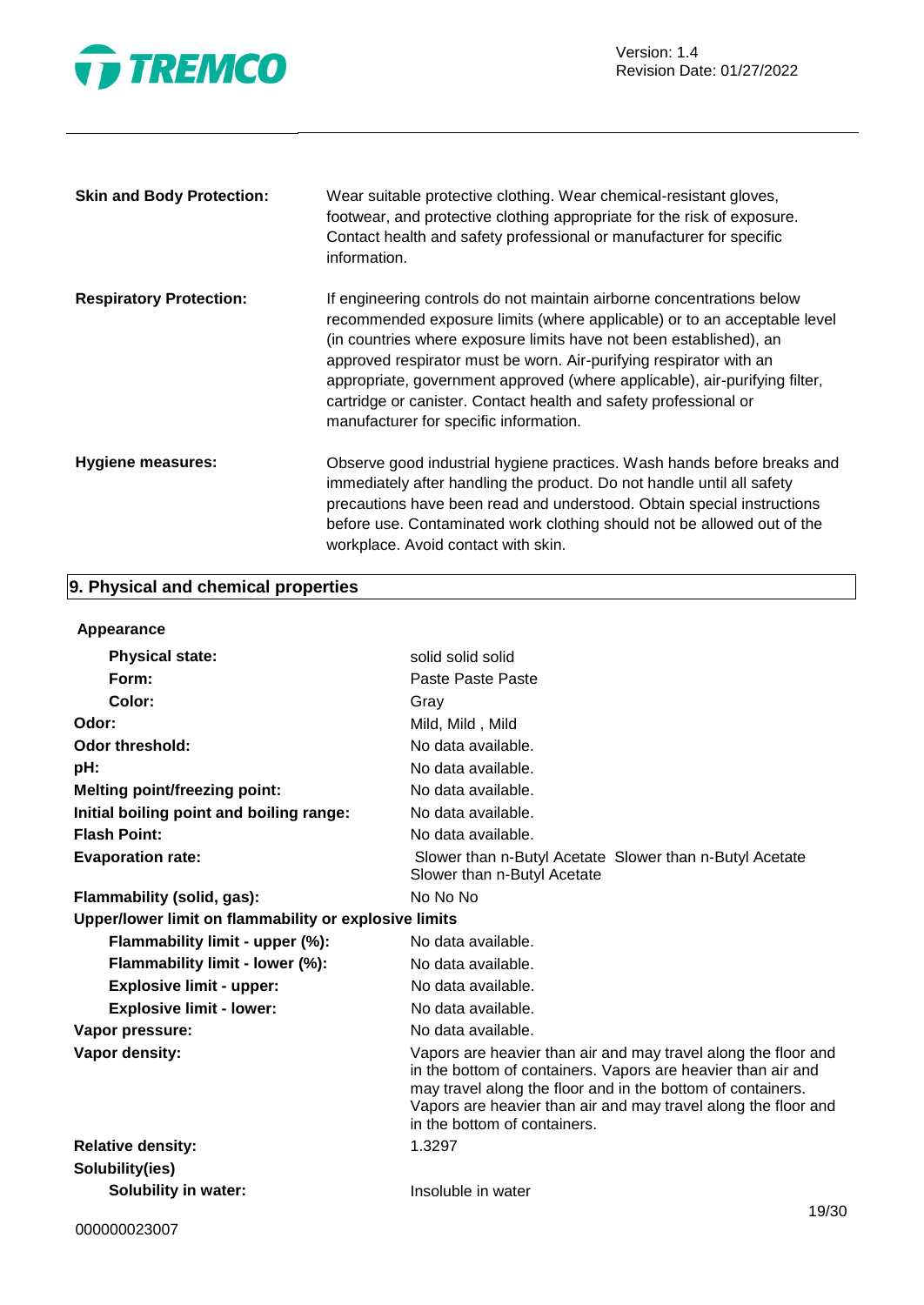

|                                          | Insoluble in water<br>Insoluble in water |
|------------------------------------------|------------------------------------------|
| Solubility (other):                      | No data available.                       |
| Partition coefficient (n-octanol/water): | No data available.                       |
|                                          |                                          |
| Auto-ignition temperature:               | No data available.                       |
| <b>Decomposition temperature:</b>        | No data available.                       |
| <b>Viscosity:</b>                        | No data available.                       |
|                                          |                                          |

### **10. Stability and reactivity**

| <b>Reactivity:</b>                                 | No data available.                                                                                                                                                                                                                                                                                                                                                                                                                                             |
|----------------------------------------------------|----------------------------------------------------------------------------------------------------------------------------------------------------------------------------------------------------------------------------------------------------------------------------------------------------------------------------------------------------------------------------------------------------------------------------------------------------------------|
| <b>Chemical Stability:</b>                         | Material is stable under normal conditions.                                                                                                                                                                                                                                                                                                                                                                                                                    |
| <b>Possibility of hazardous</b><br>reactions:      | No data available.                                                                                                                                                                                                                                                                                                                                                                                                                                             |
| Conditions to avoid:                               | Avoid heat or contamination.                                                                                                                                                                                                                                                                                                                                                                                                                                   |
| <b>Incompatible Materials:</b>                     | Alcohols. Amines. Strong acids. Avoid contact with oxidizing agents (e.g.<br>nitric acid, peroxides and chromates). Strong bases. Water, moisture.<br>Alcohols. Amines. Strong acids. Avoid contact with oxidizing agents (e.g.<br>nitric acid, peroxides and chromates). Strong bases. Water, moisture.<br>Alcohols. Amines. Strong acids. Avoid contact with oxidizing agents (e.g.<br>nitric acid, peroxides and chromates). Strong bases. Water, moisture. |
| <b>Hazardous Decomposition</b><br><b>Products:</b> | Thermal decomposition or combustion may liberate carbon oxides and<br>other toxic gases or vapors.                                                                                                                                                                                                                                                                                                                                                             |

### **11. Toxicological information**

## **Information on likely routes of exposure**

| Inhalation:          | In high concentrations, vapors, fumes or mists may irritate nose, throat and<br>mucus membranes.          |
|----------------------|-----------------------------------------------------------------------------------------------------------|
| <b>Skin Contact:</b> | May be harmful in contact with skin. Causes mild skin irritation. May cause<br>an allergic skin reaction. |
| Eye contact:         | Eye contact is possible and should be avoided.                                                            |
| Ingestion:           | May be harmful if swallowed.                                                                              |

### **Symptoms related to the physical, chemical and toxicological characteristics**

| Inhalation:          | No data available. |
|----------------------|--------------------|
| <b>Skin Contact:</b> | No data available. |
| Eye contact:         | No data available. |
| Ingestion:           | No data available. |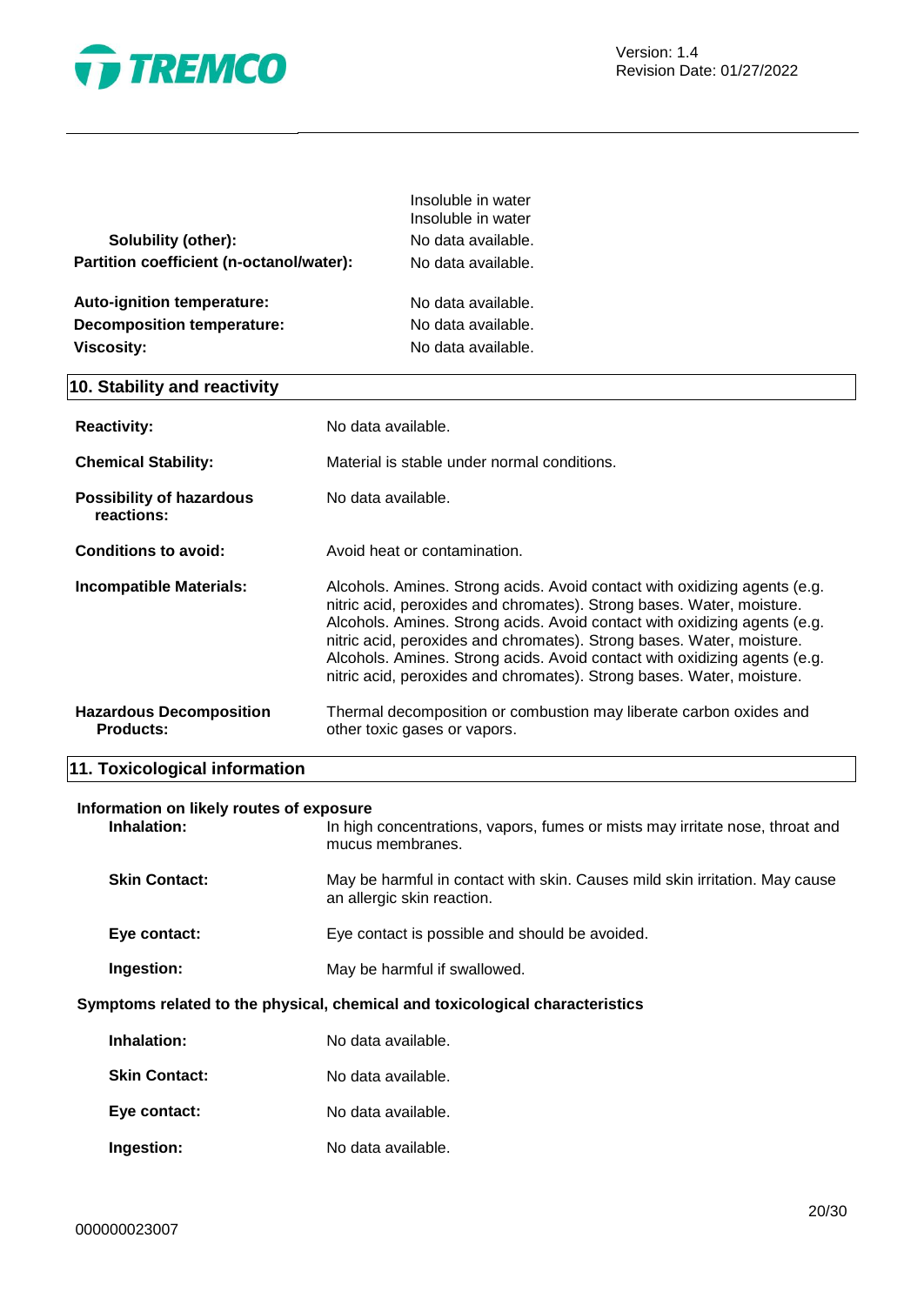

### **Information on toxicological effects**

### **Acute toxicity (list all possible routes of exposure)**

| ATEmix: 4,931.8 mg/kg                                                          |
|--------------------------------------------------------------------------------|
| ATEmix: 4,302.15 mg/kg                                                         |
| ATEmix: 25.81 mg/l<br>ATEmix: 4.08 mg/l                                        |
| No data available.                                                             |
| No data available.                                                             |
| in vivo (Rabbit): Not irritant, 24 - 72 h                                      |
| in vivo (Rat): Slightly irritating, 24 h                                       |
| in vivo (Rabbit): Not irritant, 24 h                                           |
| in vivo (Rabbit): Category 2, 24 - 72 h                                        |
| in vivo (Rabbit): Not irritant, 24 - 72 h                                      |
| In vitro (Human, in vitro reconstituted epidermis model): Not irritant, 15 min |
|                                                                                |

### **Serious Eye Damage/Eye Irritation Product:** No data available. **Specified substance(s):** Calcium carbonate Rabbit, 24 - 72 hrs: Not irritating Xylene Rabbit, 24 hrs: Moderately irritating Titanium dioxide Rabbit, 24 hrs: Not irritating Ethylbenzene Rabbit, 7 d: Slightly irritating Hydrotreated heavy naphthenic distillate Rabbit, 24 hrs: Not irritating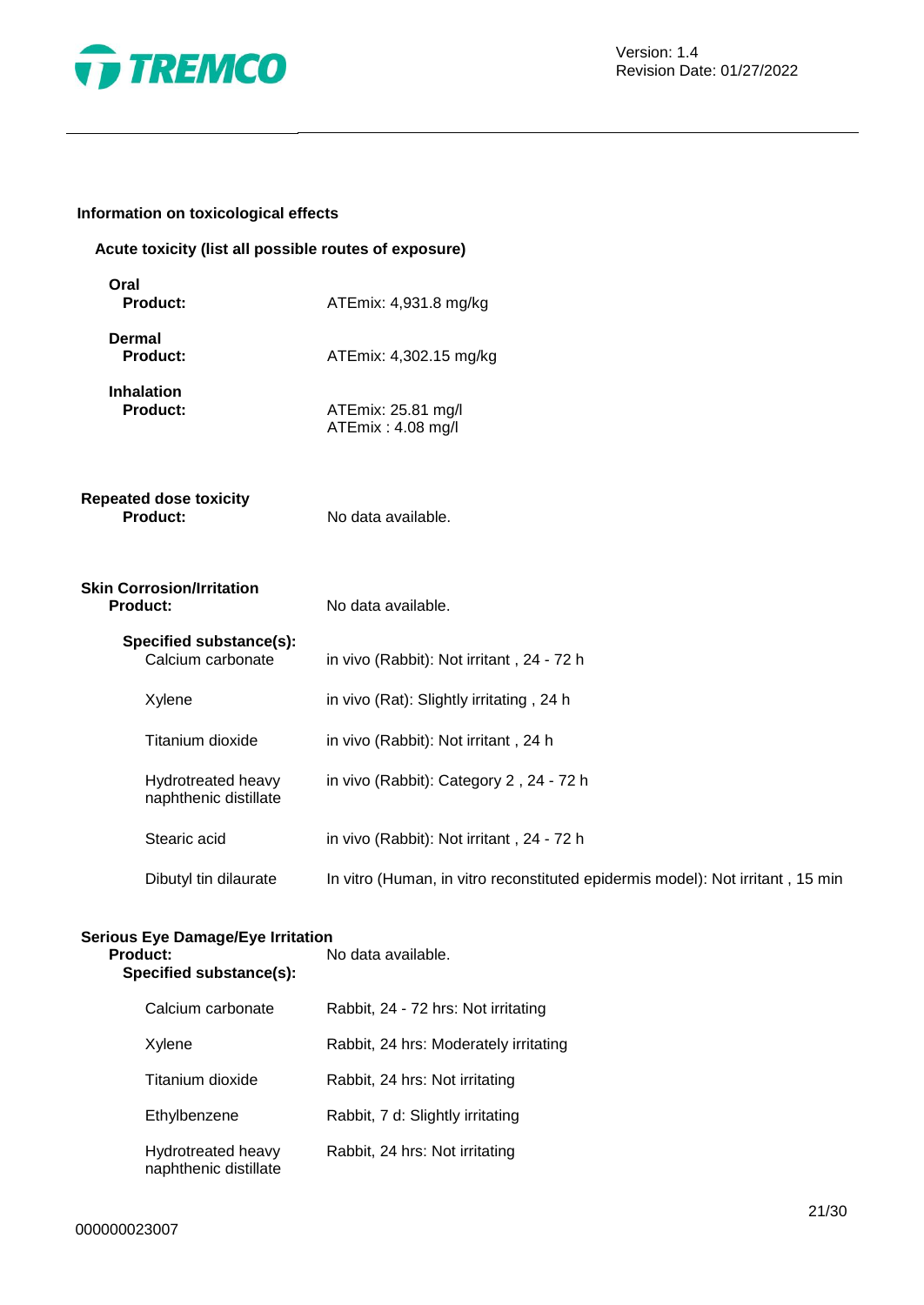

| Stearic acid                                                                 | Rabbit, 27 - 72 hrs: Not irritating                                                                                  |
|------------------------------------------------------------------------------|----------------------------------------------------------------------------------------------------------------------|
| Dibutyl tin dilaurate                                                        | Rabbit, 24 hrs: Highly irritating                                                                                    |
| <b>Respiratory or Skin Sensitization</b><br>Product:                         | May cause allergy or asthma symptoms or breathing difficulties if inhaled.<br>May cause sensitization by inhalation. |
| Carcinogenicity<br><b>Product:</b>                                           | Suspected of causing cancer.                                                                                         |
|                                                                              | IARC Monographs on the Evaluation of Carcinogenic Risks to Humans:                                                   |
| Titanium dioxide                                                             | Overall evaluation: Possibly carcinogenic to humans.                                                                 |
| Ethylbenzene                                                                 | Overall evaluation: Possibly carcinogenic to humans.                                                                 |
| No carcinogenic components identified                                        | US. National Toxicology Program (NTP) Report on Carcinogens:                                                         |
| Polyvinyl chloride                                                           | US. OSHA Specifically Regulated Substances (29 CFR 1910.1001-1050), as amended:                                      |
|                                                                              | Cancer                                                                                                               |
| <b>Germ Cell Mutagenicity</b>                                                |                                                                                                                      |
| In vitro<br><b>Product:</b>                                                  | No data available.                                                                                                   |
| In vivo<br><b>Product:</b>                                                   | No data available.                                                                                                   |
| <b>Reproductive toxicity</b><br>Product:                                     | May damage fertility or the unborn child.                                                                            |
| <b>Specific Target Organ Toxicity - Single Exposure</b><br>Product:          | No data available.                                                                                                   |
| <b>Specific Target Organ Toxicity - Repeated Exposure</b><br><b>Product:</b> | No data available.                                                                                                   |
| <b>Aspiration Hazard</b><br>Product:                                         | No data available.                                                                                                   |
| Other effects:                                                               | No data available.                                                                                                   |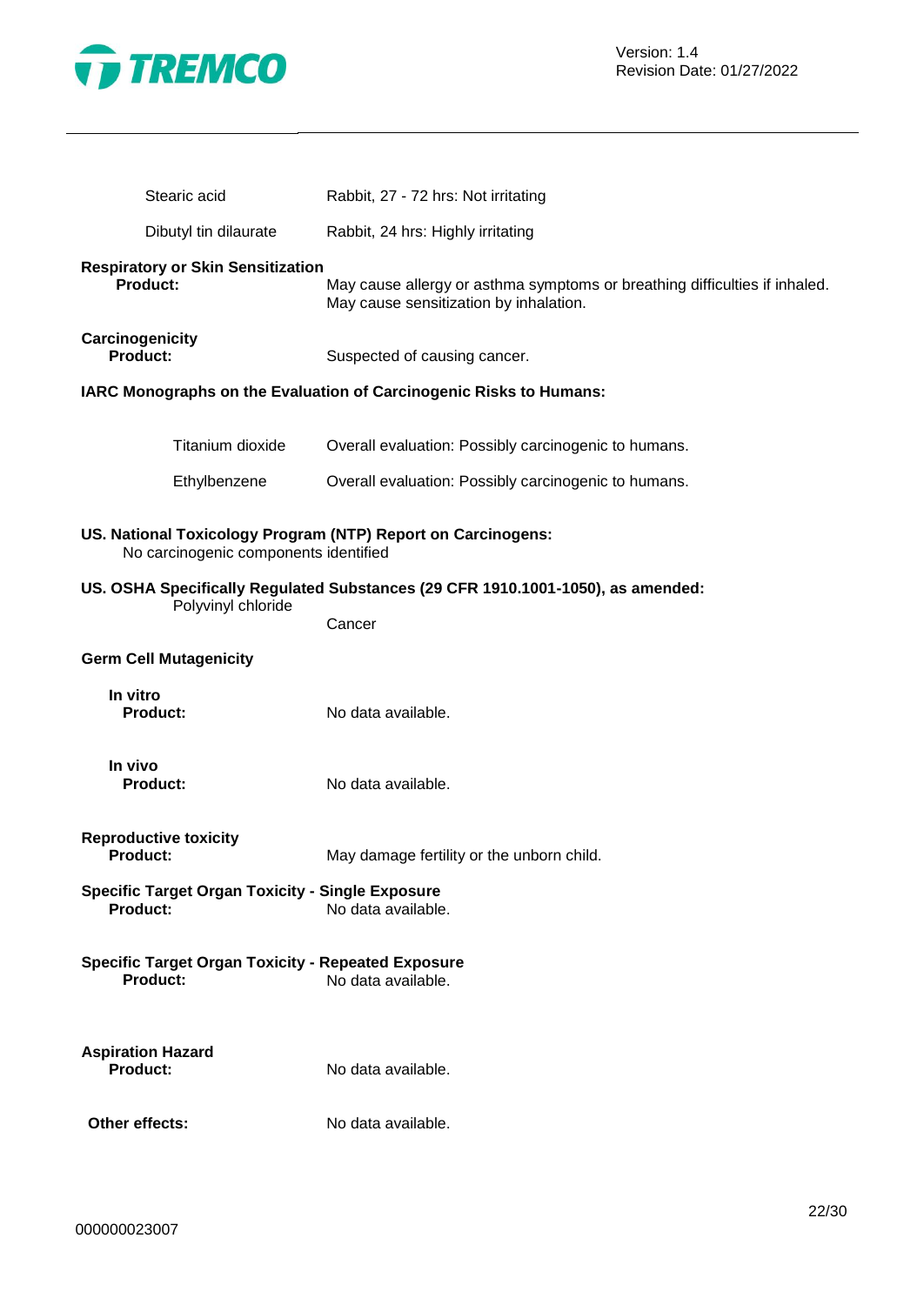

### **12. Ecological information**

### **Ecotoxicity:**

### **Acute hazards to the aquatic environment:**

| Fish<br><b>Product:</b>                         | No data available.                                                                                                                                                                                                                                                                                                                                                                                                |
|-------------------------------------------------|-------------------------------------------------------------------------------------------------------------------------------------------------------------------------------------------------------------------------------------------------------------------------------------------------------------------------------------------------------------------------------------------------------------------|
| Specified substance(s):<br>Xylene               | LC 50 (Fathead minnow (Pimephales promelas), 96 h): 13.41 mg/l Mortality                                                                                                                                                                                                                                                                                                                                          |
| Titanium dioxide                                | LC 50 (Pimephales promelas, 96 h): 8.2 mg/l Read-across from supporting<br>substance (structural analogue or surrogate), Supporting study                                                                                                                                                                                                                                                                         |
| Diisodecyl phthalate                            | LC 50 (Fathead minnow (Pimephales promelas), 96 h): > 0.47 mg/l Mortality                                                                                                                                                                                                                                                                                                                                         |
| Ethylbenzene                                    | LC 50 (Oncorhynchus mykiss, 96 h): 4.2 mg/l Experimental result, Key study                                                                                                                                                                                                                                                                                                                                        |
| Isophorone Diisocyanate                         | LC 50 (Cyprinus carpio, 96 h): > 208 mg/l Experimental result, Key study                                                                                                                                                                                                                                                                                                                                          |
| Hydrotreated heavy<br>naphthenic distillate     | LL 50 (Pimephales promelas, 96 h): > 100 mg/l Experimental result, Key<br>study                                                                                                                                                                                                                                                                                                                                   |
| lodopropynyl<br>butylcarbamate                  | LC 50 (Rainbow trout, donaldson trout (Oncorhynchus mykiss), 96 h): 0.05 -<br>0.089 mg/l Mortality                                                                                                                                                                                                                                                                                                                |
| <b>Aquatic Invertebrates</b><br><b>Product:</b> | No data available.                                                                                                                                                                                                                                                                                                                                                                                                |
| Specified substance(s):<br>Titanium dioxide     | EC 50 (Water flea (Daphnia magna), 48 h): $> 1,000$ mg/l Intoxication                                                                                                                                                                                                                                                                                                                                             |
| Diisodecyl phthalate                            | EC 50 (Opossum shrimp (Americamysis bahia), 96 h): > 0.08 mg/l Mortality                                                                                                                                                                                                                                                                                                                                          |
| Ethylbenzene                                    | EC 50 (Daphnia magna, 48 h): 1.8 - 2.4 mg/l Experimental result, Key study                                                                                                                                                                                                                                                                                                                                        |
| Isophorone Diisocyanate                         | EC 50 (Daphnia magna, 48 h): 27 mg/l Experimental result, Key study                                                                                                                                                                                                                                                                                                                                               |
| Hydrotreated heavy<br>naphthenic distillate     | LL 50 (Gammarus pulex, 72 h): > 10,000 mg/l Experimental result, Key<br>study<br>LL 50 (Gammarus pulex, 96 h): > 10,000 mg/l Experimental result, Key<br>study<br>LL 50 (Gammarus pulex, 48 h): > 10,000 mg/l Experimental result, Key<br>study<br>NOAEL (Daphnia magna, 48 h): >= 10,000 mg/l Experimental result, Key<br>study<br>LL 50 (Gammarus pulex, 24 h): > 10,000 mg/l Experimental result, Key<br>study |
| Stearic acid                                    | EC 50 (Daphnia magna, 48 h): > 4.8 mg/l Read-across based on grouping of<br>substances (category approach), Weight of Evidence study                                                                                                                                                                                                                                                                              |
| Dibutyl tin dilaurate                           | EC 50 (Water flea (Daphnia magna), 24 h): 0.66 mg/l Intoxication<br>EC 50 (Daphnia magna, 48 h): 1.7 - 3.4 mg/l Experimental result, Key study                                                                                                                                                                                                                                                                    |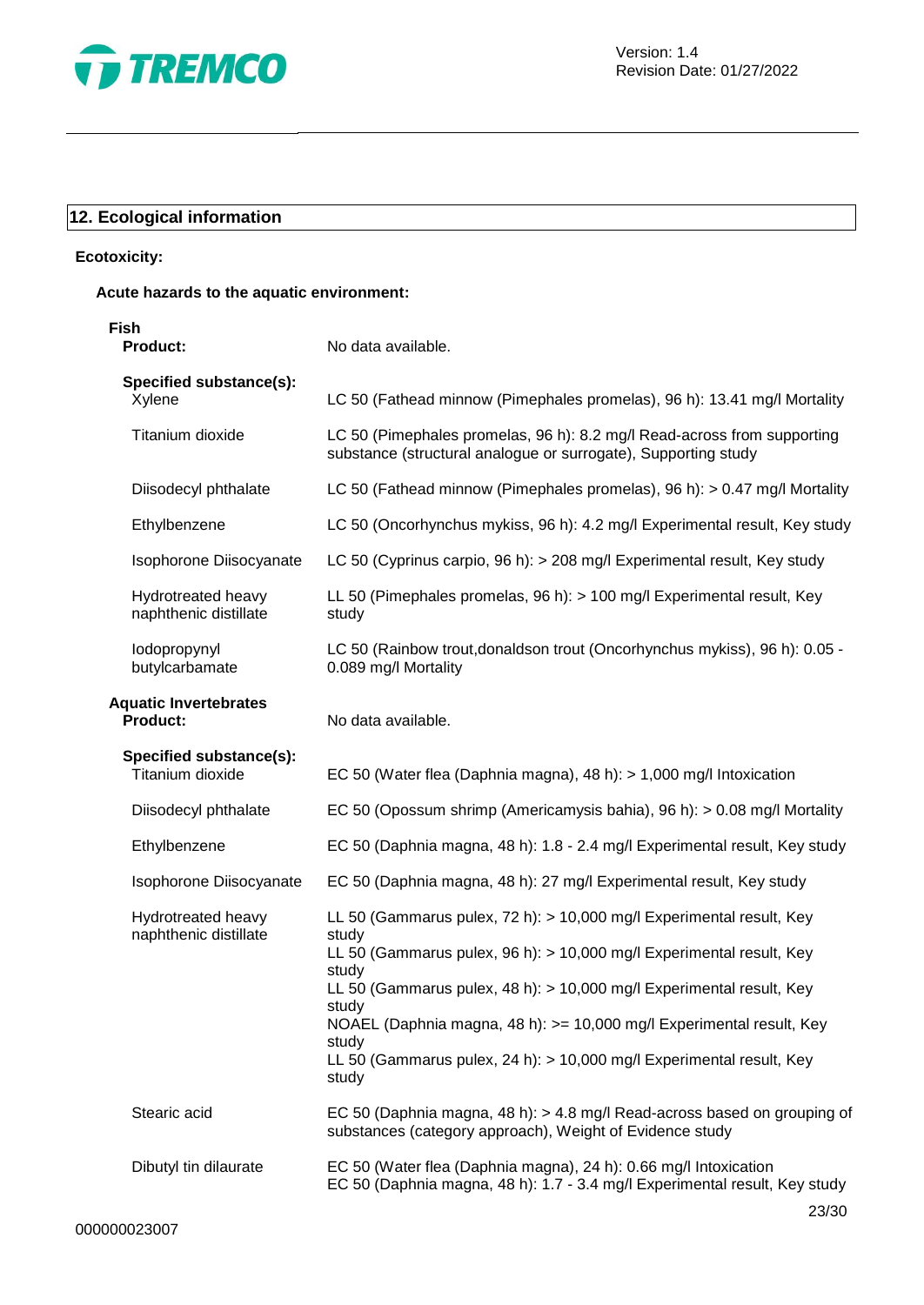

### **Chronic hazards to the aquatic environment:**

| <b>Fish</b><br><b>Product:</b>                                         | No data available.                                                                                                                                                                                                                                                                                                                                                                                 |
|------------------------------------------------------------------------|----------------------------------------------------------------------------------------------------------------------------------------------------------------------------------------------------------------------------------------------------------------------------------------------------------------------------------------------------------------------------------------------------|
| Specified substance(s):<br>Hydrotreated heavy<br>naphthenic distillate | NOAEL (Oncorhynchus mykiss): >= 1,000 mg/l QSAR QSAR, Supporting<br>study                                                                                                                                                                                                                                                                                                                          |
| <b>Aquatic Invertebrates</b><br><b>Product:</b>                        | No data available.                                                                                                                                                                                                                                                                                                                                                                                 |
| Specified substance(s):<br>Ethylbenzene                                | NOAEL (Ceriodaphnia dubia): 1 mg/l Other, Key study                                                                                                                                                                                                                                                                                                                                                |
| Isophorone Diisocyanate                                                | NOAEL (Daphnia magna): 3 mg/l Read-across from supporting substance<br>(structural analogue or surrogate), Key study                                                                                                                                                                                                                                                                               |
| Hydrotreated heavy<br>naphthenic distillate                            | NOAEL (Daphnia magna): >= 1,000 mg/l Experimental result, Supporting<br>study<br>NOAEL (Daphnia magna): >= 1,000 mg/l Experimental result, Supporting<br>study<br>NOAEL (Daphnia magna): >= 1 mg/l Experimental result, Supporting study<br>EC 50 (Daphnia magna): > 1,000 mg/l Experimental result, Supporting study<br>EC 50 (Daphnia magna): > 1,000 mg/l Experimental result, Supporting study |
| <b>Toxicity to Aquatic Plants</b><br>Product:                          | No data available.                                                                                                                                                                                                                                                                                                                                                                                 |
| <b>Persistence and Degradability</b>                                   |                                                                                                                                                                                                                                                                                                                                                                                                    |
| <b>Biodegradation</b><br><b>Product:</b>                               | No data available.                                                                                                                                                                                                                                                                                                                                                                                 |
| Specified substance(s):<br>Ethylbenzene                                | 70 - 80 % (28 d) Detected in water. Experimental result, Key study                                                                                                                                                                                                                                                                                                                                 |
| Isophorone Diisocyanate                                                | > 0 % (28 d) Detected in water. Experimental result, Key study                                                                                                                                                                                                                                                                                                                                     |
| Hydrotreated heavy<br>naphthenic distillate                            | 2 - 4 % (28 d) Detected in water. Experimental result, Supporting study<br>2 - 8 % (28 d) Detected in water. Experimental result, Supporting study<br>31 % (28 d) Detected in water. Read-across based on grouping of<br>substances (category approach), Supporting study<br>31 % (28 d) Detected in water. Experimental result, Supporting study                                                  |
| Dibutyl tin dilaurate                                                  | 23 % (39 d) Detected in water. Experimental result, Key study                                                                                                                                                                                                                                                                                                                                      |
| <b>BOD/COD Ratio</b><br><b>Product:</b>                                | No data available.                                                                                                                                                                                                                                                                                                                                                                                 |

### **Bioaccumulative potential Bioconcentration Factor (BCF)**<br>**Product:** N **Product:** No data available.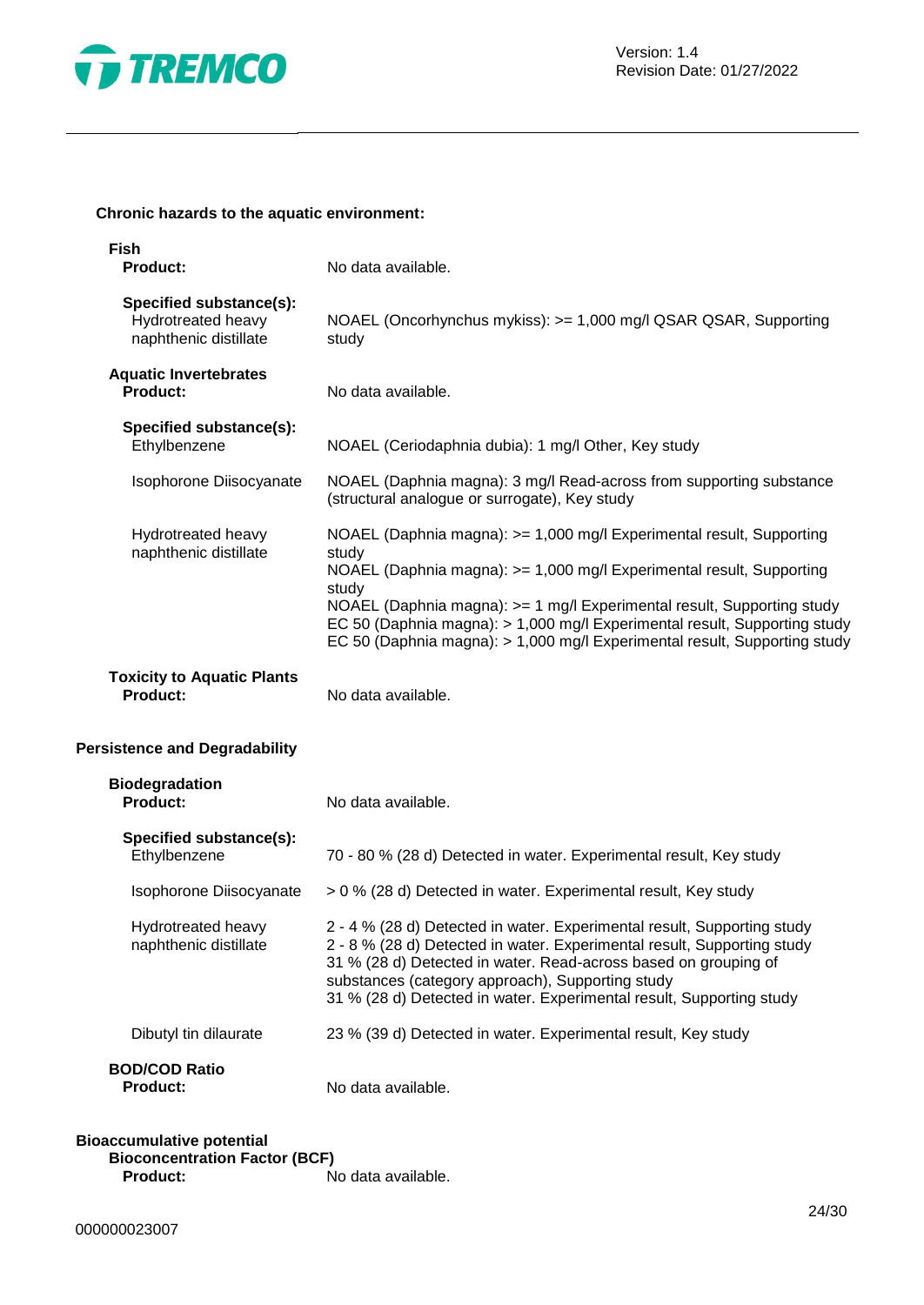

| Specified substance(s):<br>Xylene                             | Oncorhynchus mykiss, Aquatic sediment Experimental result, Key study<br>Oncorhynchus mykiss, Aquatic sediment Experimental result, Key study                                                                                                                                                                                                                                |
|---------------------------------------------------------------|-----------------------------------------------------------------------------------------------------------------------------------------------------------------------------------------------------------------------------------------------------------------------------------------------------------------------------------------------------------------------------|
|                                                               | Oncorhynchus mykiss, Aquatic sediment Experimental result, Key study                                                                                                                                                                                                                                                                                                        |
| Ethylbenzene                                                  | Selenastrum capricornutum, Aquatic sediment Other, Supporting study<br>Carassius auratus, Aquatic sediment Other, Supporting study<br>Crassostrea virginica; Mytilus edulis; Tapes semidecussata, Aquatic<br>sediment Other, Supporting study<br>Oncorhynchus kisutch, Aquatic sediment Other, Key study<br>Platichthys stellatus, Aquatic sediment Other, Supporting study |
| Isophorone Diisocyanate                                       | Aquatic sediment QSAR, Not specified<br>Aquatic sediment QSAR, Not specified                                                                                                                                                                                                                                                                                                |
| Partition Coefficient n-octanol / water (log Kow)<br>Product: | No data available.                                                                                                                                                                                                                                                                                                                                                          |
| Specified substance(s):<br>Xylene                             | Log Kow: 2.77 - 3.15 No Not specified, Not specified                                                                                                                                                                                                                                                                                                                        |
| Diisodecyl phthalate                                          | Log Kow: 10.36                                                                                                                                                                                                                                                                                                                                                              |
| Ethylbenzene                                                  | Log Kow: 3.15<br>Log Kow: 3.13 - 3.14 No Other, Supporting study                                                                                                                                                                                                                                                                                                            |
| Isophorone Diisocyanate                                       | Log Kow: 4.75                                                                                                                                                                                                                                                                                                                                                               |
| Stearic acid                                                  | Log Kow: 8.23                                                                                                                                                                                                                                                                                                                                                               |
| Dibutyl tin dilaurate                                         | Log Kow: 3.12                                                                                                                                                                                                                                                                                                                                                               |
| <b>Mobility in soil:</b>                                      | No data available.                                                                                                                                                                                                                                                                                                                                                          |
| Other adverse effects:                                        | Harmful to aquatic life with long lasting effects.                                                                                                                                                                                                                                                                                                                          |
| 13. Disposal considerations                                   |                                                                                                                                                                                                                                                                                                                                                                             |
| <b>Disposal methods:</b>                                      | Dispose of waste at an appropriate treatment and disposal facility in<br>accordance with applicable laws and regulations, and product<br>characteristics at time of disposal.                                                                                                                                                                                               |
| <b>Contaminated Packaging:</b>                                | No data available.                                                                                                                                                                                                                                                                                                                                                          |

### **14. Transport information**

### **TDG:**

Not Regulated

### **CFR / DOT:**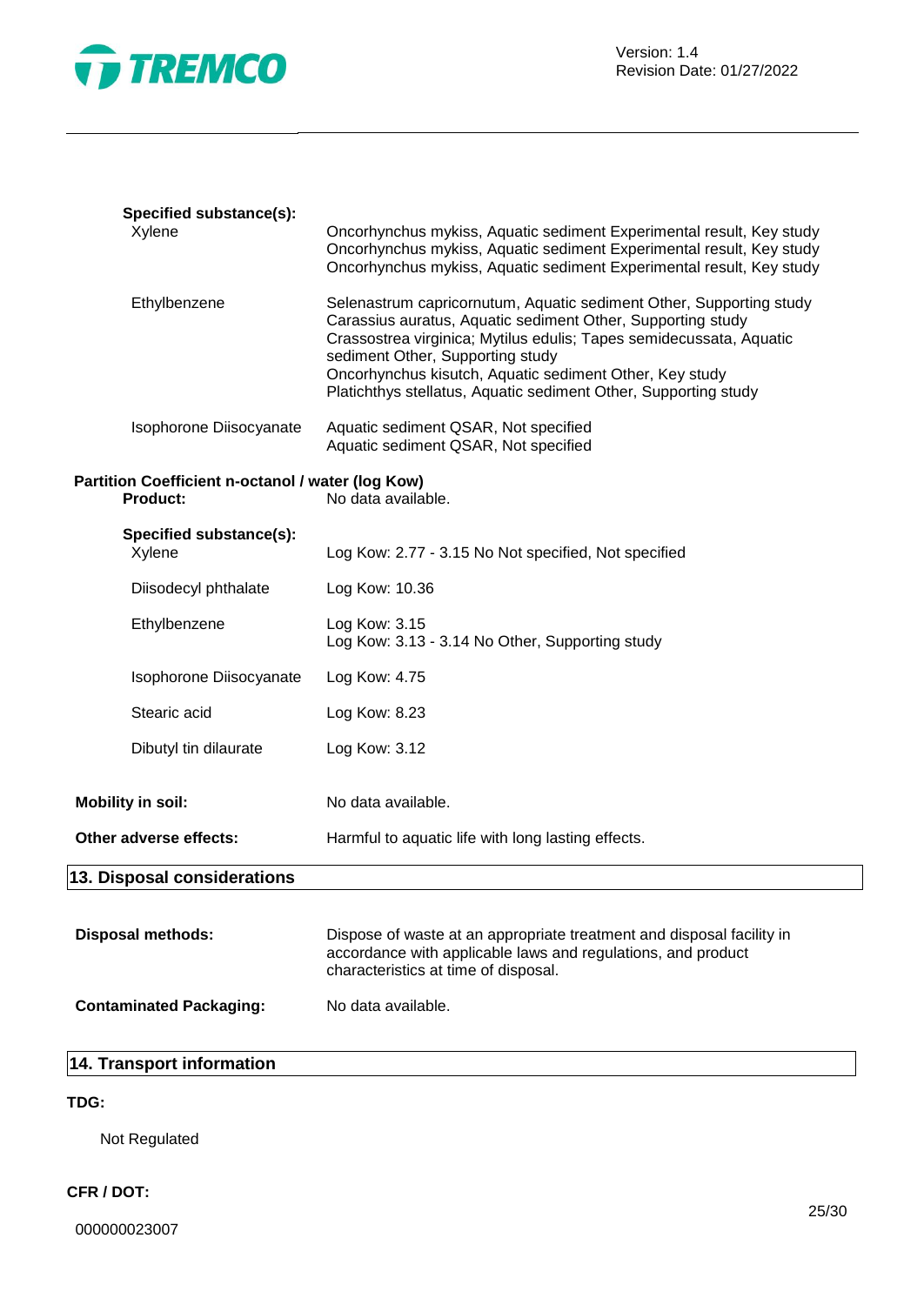

Not Regulated

### **IMDG:**

Not Regulated

### **15. Regulatory information**

### **US Federal Regulations**

### **TSCA Section 12(b) Export Notification (40 CFR 707, Subpt. D)** None present or none present in regulated quantities.

### **US. Toxic Substances Control Act (TSCA) Section 5(a)(2) Final Significant New Use Rules (SNURs) (40 CFR 721, Subpt E)**

None present or none present in regulated quantities.

### **US. OSHA Specifically Regulated Substances (29 CFR 1910.1001-1050), as amended**

| <b>Chemical Identity</b><br>Polyvinyl chloride | OSHA hazard(s)<br>Blood<br>Liver<br>Cancer<br>Flammability<br>Central nervous system                                   |
|------------------------------------------------|------------------------------------------------------------------------------------------------------------------------|
| Crystalline Silica<br>(Quartz)/ Silica Sand    | kidney effects<br>lung effects<br>immune system effects<br>Cancer                                                      |
| Benzene                                        | Blood<br>respiratory tract irritation<br>Central nervous system<br>Flammability<br>Cancer<br>Skin<br>Aspiration<br>Eve |

### **CERCLA Hazardous Substance List (40 CFR 302.4):**

| <b>Chemical Identity</b> | <b>Reportable quantity</b> |
|--------------------------|----------------------------|
| Xylene                   | 100 lbs.                   |
| Ethylbenzene             | 1000 lbs.                  |
| Toluene                  | 1000 lbs.                  |
| Methanol                 | 5000 lbs.                  |
| <b>Benzene</b>           | $10$ lbs.                  |

### **Superfund Amendments and Reauthorization Act of 1986 (SARA)**

### **Hazard categories**

Immediate (Acute) Health Hazards Delayed (Chronic) Health Hazard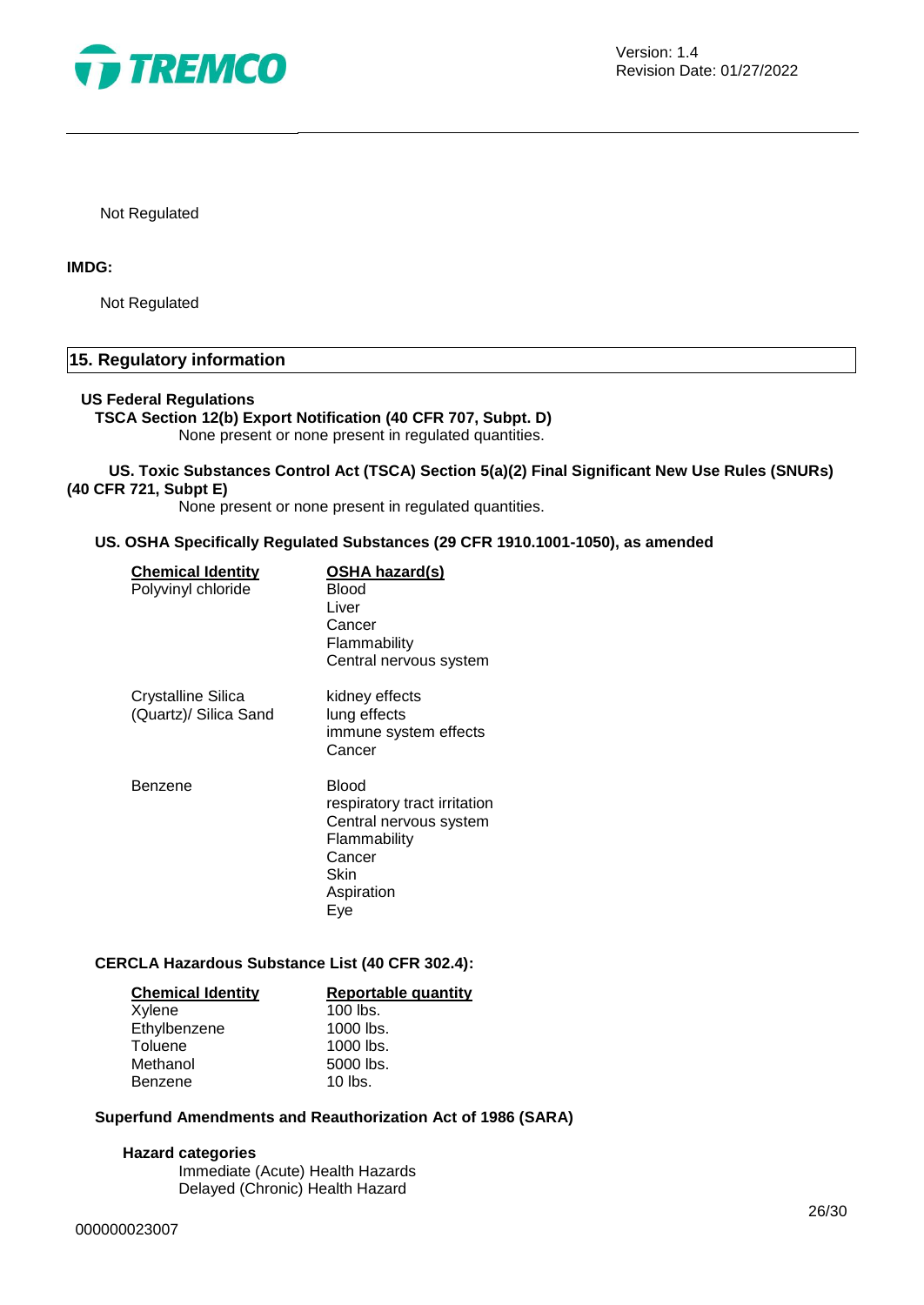

Acute toxicity (any route or exposure) Respiratory or Skin Sensitization **Carcinogenicity** Reproductive toxicity

**US. EPCRA (SARA Title III) Section 304 Extremely Hazardous Substances Reporting Quantities and the Comprehensive Environmental Response, Compensation, and Liability Act (CERCLA) Hazardous Substances**

Not regulated.

### **US. EPCRA (SARA Title III Section 313 Toxic Chemical Release Inventory (TRI) Reporting**

| <b>Chemical Identity</b> | % by weight |  |
|--------------------------|-------------|--|
| Xylene                   | $\%$        |  |
| Ethylbenzene             | $\%$        |  |

**Clean Air Act (CAA) Section 112(r) Accidental Release Prevention (40 CFR 68.130)** None present or none present in regulated quantities.

### **Clean Water Act Section 311 Hazardous Substances (40 CFR 117.3)**

**Chemical Identity**<br> **Reportable quantity:** Reportable quantity: I Reportable quantity: lbs.

### **US State Regulations**

**US. California Proposition 65**



#### **WARNING**

Cancer and Reproductive Harm - www.P65Warnings.ca.gov

### **US. New Jersey Worker and Community Right-to-Know Act**

### **Chemical Identity**

Calcium carbonate Polyvinyl chloride Calcium Carbonate (Limestone) Xylene Calcium oxide Titanium dioxide Ethylbenzene Hydrotreated heavy naphthenic distillate

### **US. Massachusetts RTK - Substance List**

**Chemical Identity** Calcium carbonate Calcium Carbonate (Limestone) Xylene Titanium dioxide Isophorone Diisocyanate Crystalline Silica (Quartz)/ Silica Sand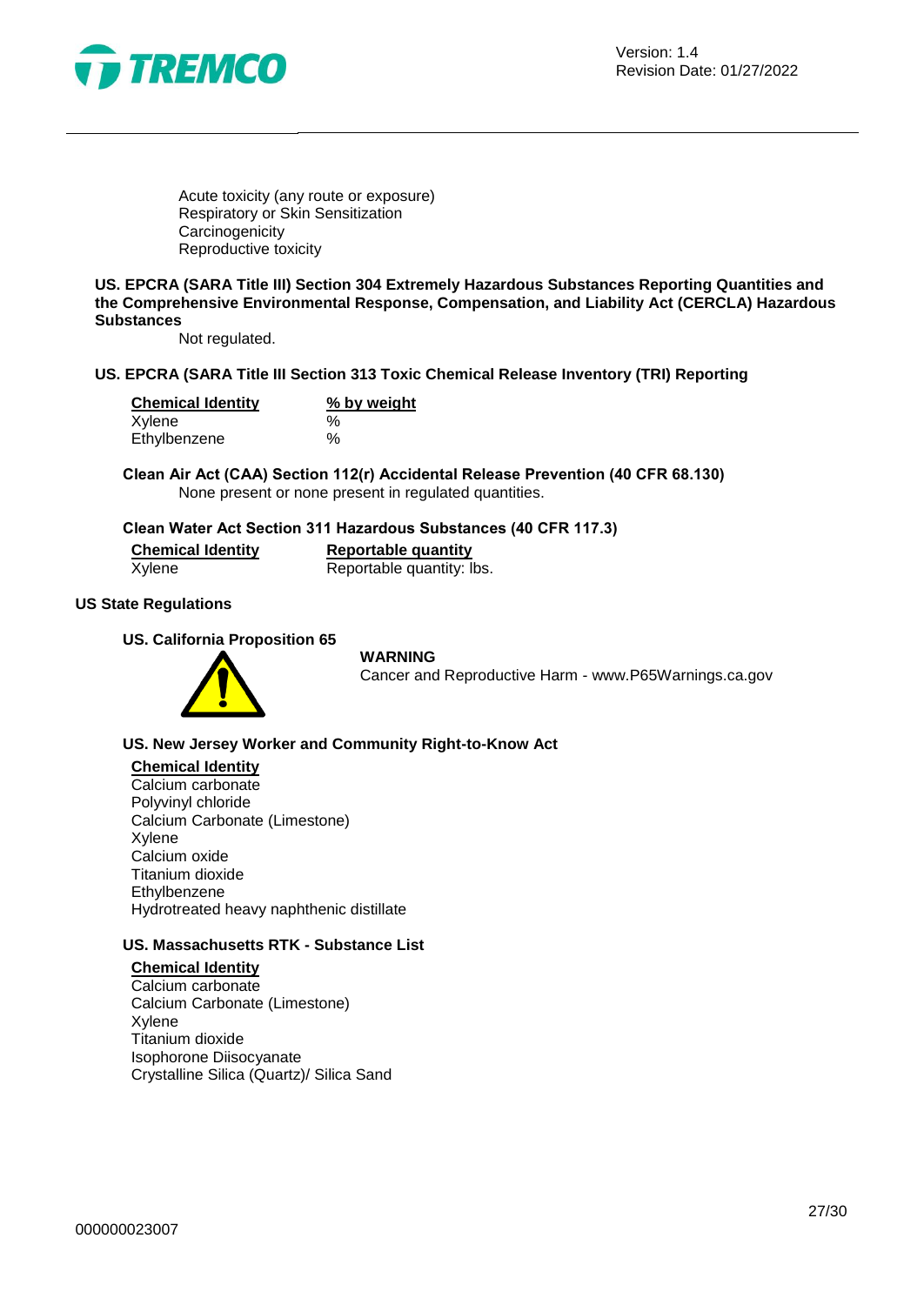

### **US. Pennsylvania RTK - Hazardous Substances**

### **Chemical Identity**

Calcium carbonate Calcium Carbonate (Limestone) Xylene Calcium oxide Titanium dioxide

### **US. Rhode Island RTK**

#### **Chemical Identity**

Calcium carbonate Polyvinyl chloride Calcium Carbonate (Limestone) Xylene Titanium dioxide

### **International regulations**

### **Montreal protocol**

Not applicable

### **Stockholm convention**

Not applicable

### **Rotterdam convention**

Not applicable

### **Kyoto protocol**

Not applicable

### **VOC:**

| Regulatory VOC (less water and<br>exempt solvent) | $\therefore$ 40 g/l |
|---------------------------------------------------|---------------------|
| VOC Method 310                                    | $\therefore$ 2.99 % |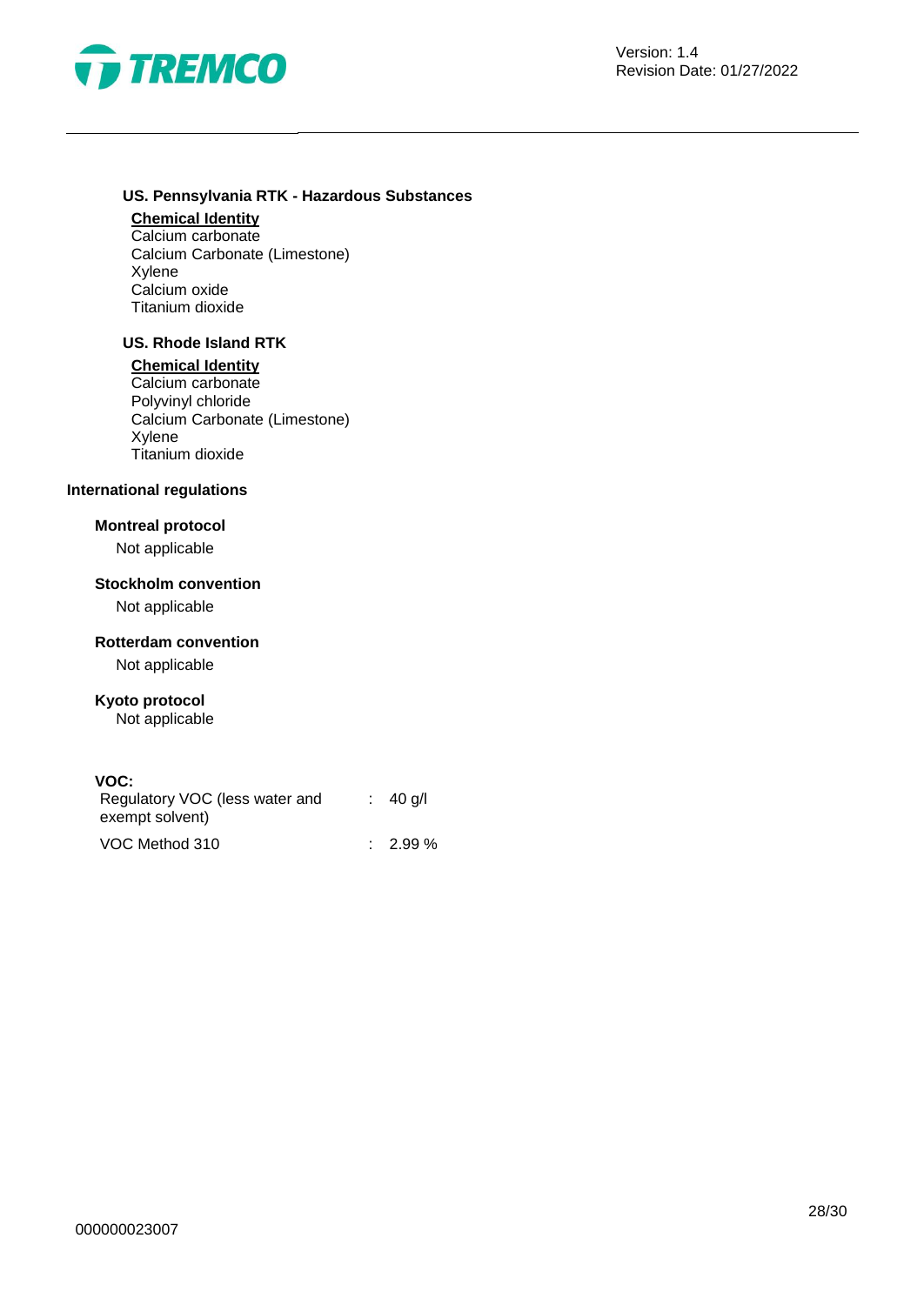

Version: 1.4 Revision Date: 01/27/2022

| <b>Inventory Status:</b>                    |                                                                                              |
|---------------------------------------------|----------------------------------------------------------------------------------------------|
| Australia AICS:                             | One or more components in this<br>product are not listed on or exempt<br>from the Inventory. |
| Canada DSL Inventory List:                  | All components in this product are<br>listed on or exempt from the<br>Inventory.             |
| EINECS, ELINCS or NLP:                      | One or more components in this<br>product are not listed on or exempt<br>from the Inventory. |
| Japan (ENCS) List:                          | One or more components in this<br>product are not listed on or exempt<br>from the Inventory. |
| China Inv. Existing Chemical<br>Substances: | One or more components in this<br>product are not listed on or exempt<br>from the Inventory. |
| Korea Existing Chemicals Inv. (KECI):       | One or more components in this<br>product are not listed on or exempt<br>from the Inventory. |
| Canada NDSL Inventory:                      | One or more components in this<br>product are not listed on or exempt<br>from the Inventory. |
| Philippines PICCS:                          | One or more components in this<br>product are not listed on or exempt<br>from the Inventory. |
| <b>US TSCA Inventory:</b>                   | All components in this product are<br>listed on or exempt from the<br>Inventory.             |
| New Zealand Inventory of Chemicals:         | One or more components in this<br>product are not listed on or exempt<br>from the Inventory. |
| Japan ISHL Listing:                         | One or more components in this<br>product are not listed on or exempt<br>from the Inventory. |
| Japan Pharmacopoeia Listing:                | One or more components in this<br>product are not listed on or exempt<br>from the Inventory. |
| Mexico INSQ:                                | One or more components in this                                                               |